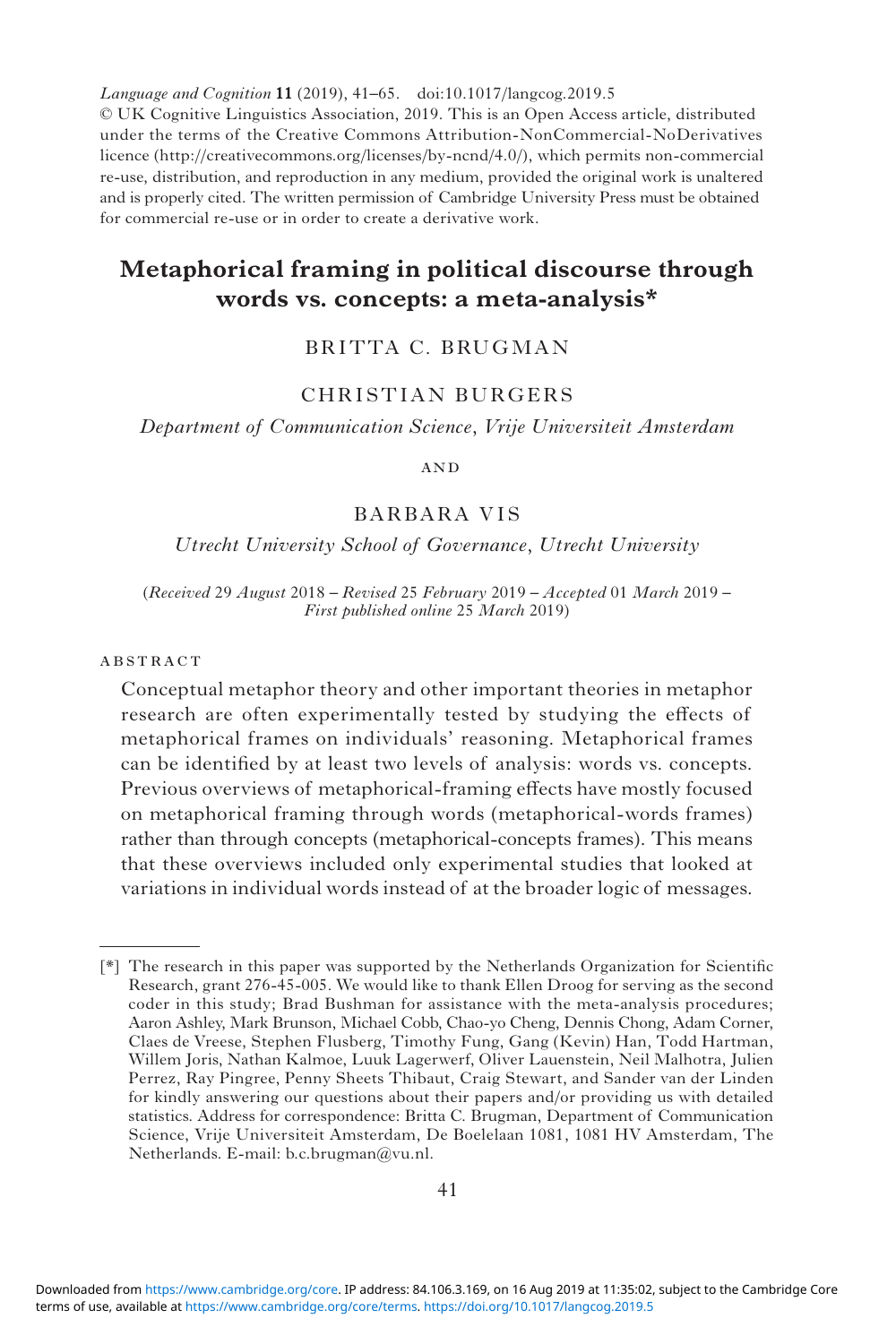For this reason, we conducted a meta-analysis  $(k = 91, N = 34,783)$  to compare the persuasive impact of both types of metaphorical frames. Given that patterns of metaphor usage differ across discourse domains, and that effects may differ across modalities and discourse domains, we focused on one mode of presentation and one discourse domain only: verbal metaphorical framing in political discourse. Results showed that, compared to non-metaphorical frames, both metaphorical-words and metaphoricalconcepts frames positively influenced beliefs and attitudes. Yet, these effects were larger for metaphorical-concepts frames. We therefore argue that future research should more explicitly describe and justify which level of analysis is chosen to examine the nature and effects of metaphorical framing.

keywords: metaphor, framing, meta-analysis, political persuasion.

### **1. Introduction**

An important debate in metaphor research deals with the relationship between linguistic and conceptual metaphors. Linguistic metaphors are generally defined as cross-domain mappings in the meaning of words. Conceptual metaphors are defined as clusters of cross-domain mappings in thought (Lakoff & Johnson, 1980). Lakoff and Johnson's conceptual metaphor theory was one of the first theories to propose a connection between metaphors in language and cognition. They argued that individuals think about abstract concepts (e.g., ideas) in terms of other, often more concrete concepts (e.g., food) to fully understand these abstract concepts. Conceptual metaphors (e.g., IDEAS ARE FOOD) thus facilitate the understanding of abstract concepts by connecting them to concepts that are, for instance, more familiar and meaningful to the individual. Consequently, conceptual metaphor theory posits that the use of metaphors is one of the most fundamental forms of reasoning (Lakoff & Johnson, 1980). Given this hypothesis that people reason metaphorically, metaphors in language (e.g., "*digest* information", "*meaty* book", "*warmed-over* theories") are considered subsequent manifestations of these metaphors in thought.

Many experimental studies have examined the hypothesis that people reason in conceptual metaphors. Such studies typically focus on the effects of linguistic metaphors on individuals' attitudes and behavior in the form of metaphorical frames. Metaphorical framing constitutes the idea that metaphors fulfill one or more functions of framing as defined by Entman (1993): to emphasize specific problems, causal relationships, moral evaluations, and/or solutions (Burgers, Konijn, & Steen, 2016; Semino, Demjén, & Demmen, 2018). Metaphors can fulfill these functions of framing by hiding and highlighting how the target domain of a metaphor (e.g., ideas) is similar to its source domain (e.g., food). When individuals adopt the line of reasoning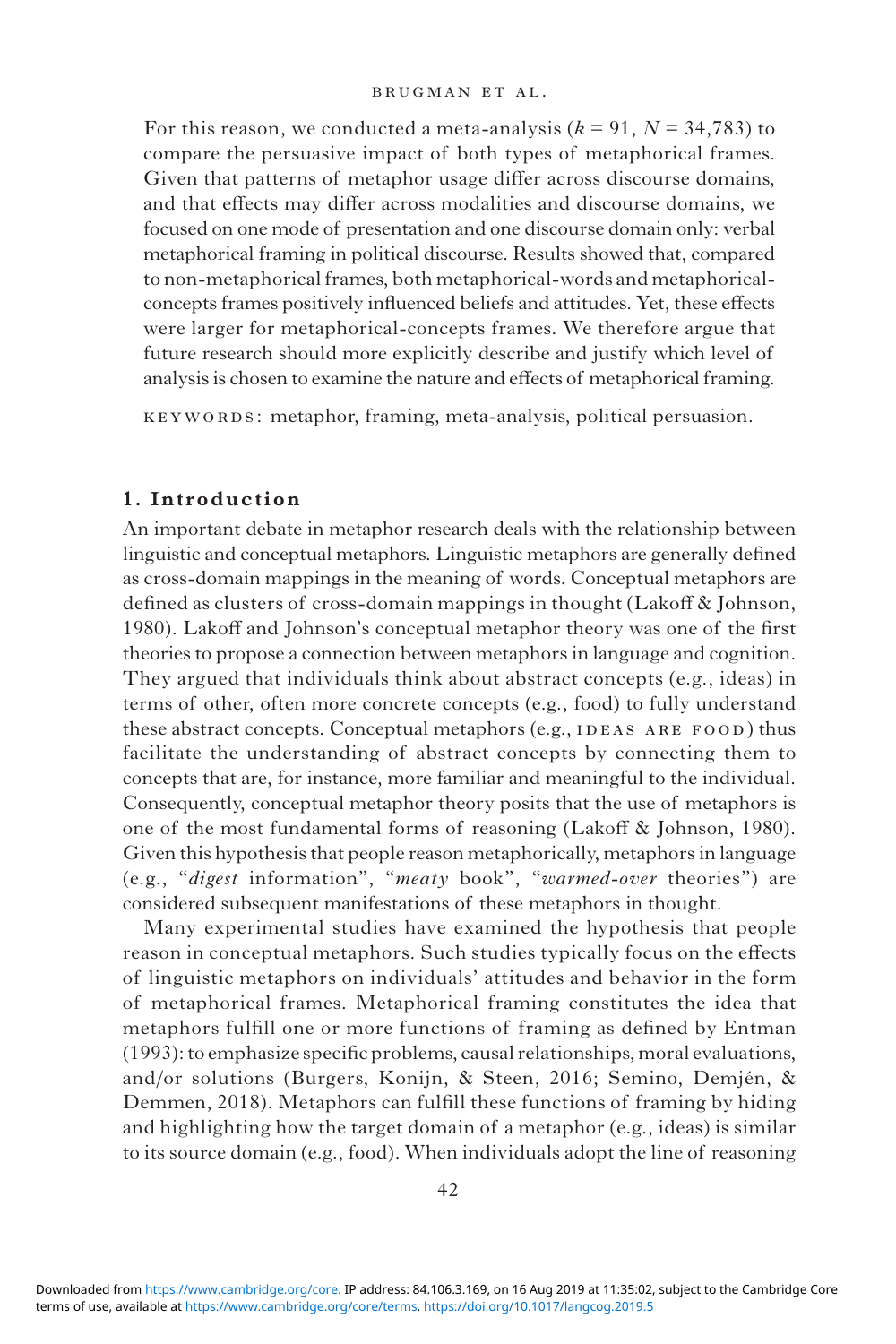as suggested by the metaphorical frame, this is considered evidence for theories like conceptual metaphor theory because these results demonstrate that individuals indeed use metaphors as an important mode of reasoning (Lakoff & Johnson, 1980). Previous overviews of such experimental studies have shown that, when linguistic metaphors are used to conceptualize a wide variety of issues or events, they are more persuasive than their literal counterparts (Sopory & Dillard, 2002; Van Stee, 2018).

However, conceptual metaphors do not necessarily have to be expressed through linguistic metaphors. In framing research for instance, a popular frame used to describe political elections is the 'game frame'. The 'game frame' emphasizes who is winning versus who is losing in the polls (Aalberg, Strömbäck, & de Vreese, 2012). By focusing on the relative positions of political candidates in the polls, the 'game frame' draws from the conceptual metaphor of ELECTION is a race, without necessarily being manifested by linguistic metaphors like "*run* for office", "*neck* and *neck*", and "*jockey* for position". Metaphor research is thus characterized by at least two levels of analysis: words vs. concepts (Renardel de Lavalette, Steen, & Burgers, in press). While previous overviews have presented a good amount of empirical evidence for the persuasiveness of metaphorical frames compared to non-metaphorical frames at the level of language (Sopory & Dillard, 2002; Van Stee, 2018), we still know little about how these effects compare to those at the level of concepts. We therefore argue that a comprehensive overview of previous experimental studies on metaphorical framing is imperative for understanding whether and how both levels of analysis are important approaches for advancing metaphor research.

Given that patterns of metaphor usage differ across discourse domains (Steen, Dorst, Herrmann, Kaal, & Krennmayr, 2010), and that the effects of metaphorical frames on individuals' reasoning may differ across modalities (Sopory & Dillard, 2002; Van Stee, 2018), this study focuses on one mode of presentation and one discourse domain only to maximize the ability of the study to meaningfully compare effects. With regard to the discourse domain, we focus on political discourse because this domain has been widely recognized as inherently metaphorical (Lakoff, 2002). Moreover, some scholars assign considerable framing effects to the use of political metaphors such as "inherently persuasive power" (Charteris-Black, 2011, p. 44) and "home runs of persuasion" (Thibodeau, 2016, p. 53). With regard to modality, we focus on studies using verbal experimental stimuli because these studies most often constitute the starting point when bringing together approaches on metaphor and framing (e.g., Burgers et al., 2016; Semino et al., 2018).

This study thus compares metaphorical-framing effects on political persuasion through words vs. concepts. To this end, we conducted a metaanalysis because meta-analyses synthesize previous research on the same topic based on strict selection criteria and statistical rules to produce precise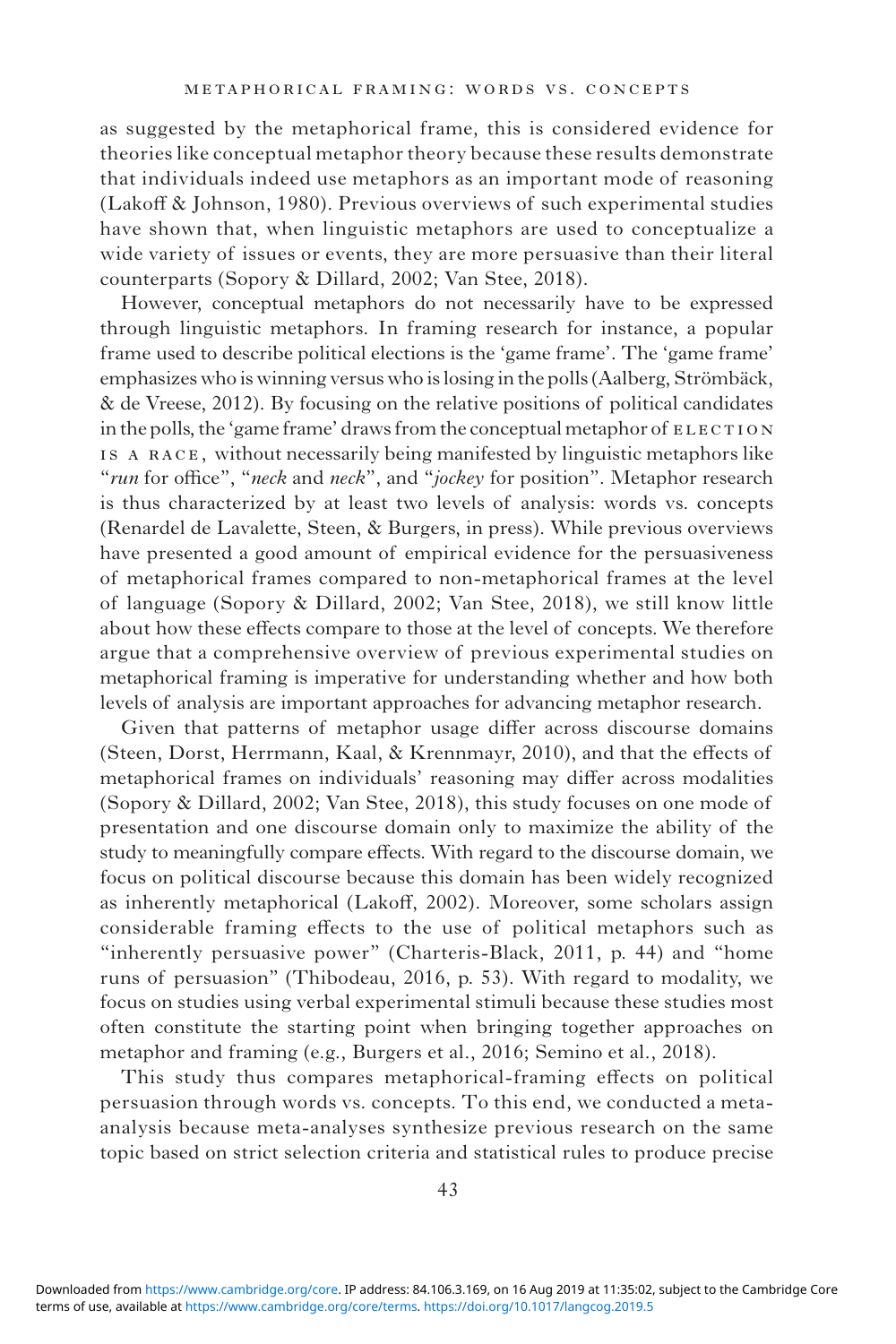estimations of effects (Cumming, 2014). We focused on: (1) calculating a weighted effect size per study by giving effect sizes of studies with more precision more weight; and (2) determining whether this effect size depends on type of metaphorical frame and multiple study characteristics. Accordingly, by comparing metaphorical-framing effects across two levels of analysis (words vs. concepts), this study improves our understanding of the nature and effects of metaphorical framing.

### **2. Metaphorical reasoning**

One of the reasons why conceptual metaphor theory suggests that the use of metaphors is one of the most fundamental forms of reasoning is that different conceptual metaphors are thought to promote different considerations about any topic under discussion (Lakoff & Johnson, 1980). This is often described in the metaphor literature as the "framing power" of metaphors (Semino et al., 2018, p. 627). For instance, the conceptual metaphor economic problems are weather is a common way to think and talk about the economy (e.g., "economic *storm*", "monetary *rain*", and "credit *drought*"). Following conceptual metaphor theory, scholars would hypothesize that this conceptual metaphor should lead individuals to believe that economic problems are always outside of our control. By contrast, the conceptual metaphor ECONOMIC PROBLEMS ARE DISEASES is also often represented in how people talk about this issue (e.g., "debt *virus*", "financial *pain*", "money *injection*"), and may instead lead individuals to believe that political actors are able to "*cure*" economic problems. Conceptual metaphor theory (Lakoff & Johnson, 1980) thus proposes that conceptual metaphors help people to make sense of the world around them, but often in different ways.

With regard to political discourse, the theory of moral reasoning (Lakoff, 2002) proposes that different political ideologies are constructed based on different metaphorical models. According to this theory, both conservatives and liberals reason metaphorically about the nation as a *family*, government as the *parent*, and citizens as *children*. However, conservatives typically follow a strict-father model, whereas liberals follow a nurturing-parent model (Lakoff, 2002). Strict fathers are characterized by a focus on self-discipline and self-reliance. Consequently, conservative governments generally focus on protecting the nation and maintaining order. Nurturing parents emphasize empathy and responsibility. Liberal governments therefore generally focus on promoting fairness and caring for individuals in need. According to the theory of moral reasoning, these two metaphorical models (i.e., the government as *strict father* vs. *nurturing parent*) primarily explain why conservatives and liberals favor different political policies (Lakoff, 2002).

terms of use, available at [https://www.cambridge.org/core/terms.](https://www.cambridge.org/core/terms) <https://doi.org/10.1017/langcog.2019.5> Downloaded from [https://www.cambridge.org/core.](https://www.cambridge.org/core) IP address: 84.106.3.169, on 16 Aug 2019 at 11:35:02, subject to the Cambridge Core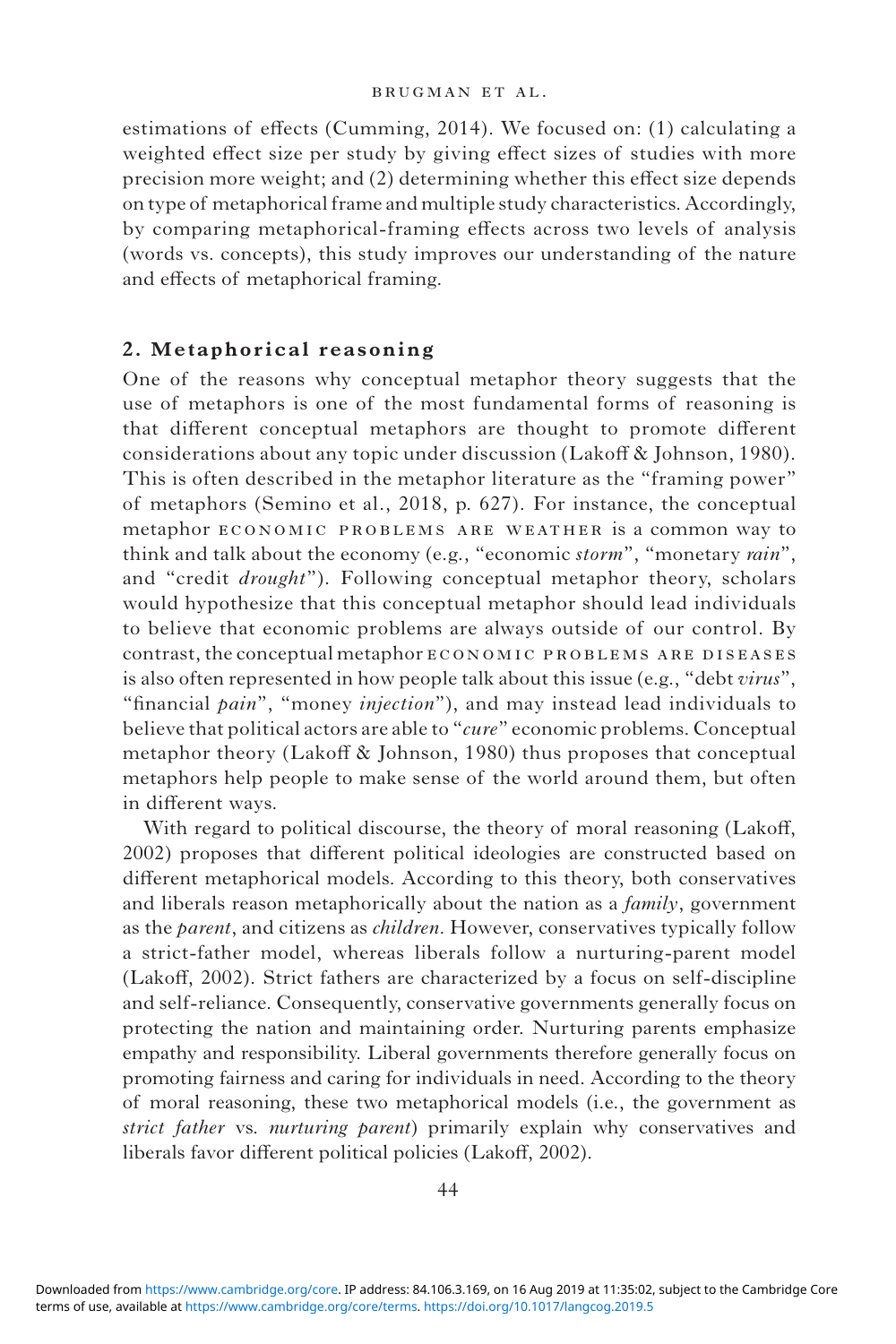## **3. Two levels of analysis**

Previous research into the theory of moral reasoning (Lakoff, 2002) has identified the strict-father versus nurturing-parent metaphorical models using two different levels of analysis. While some scholars focus on the meaning of words at the level of words, other scholars focus on the level of concepts (Renardel de Lavalette et al., in press). Scholars focusing on words (e.g., Ahrens, 2011; Cienki, 2005) identify the two models by looking for metaphorical expressions that belong to one of the two metaphorical models. They commonly first compile a list of lexical items such as nouns, verbs, and adjectives associated with the source domains of the two models, like "*strength*" or "*purity*" (strict father) and "*support*" or "*flourish*" (nurturing parent). They then determine whether these lexical items are indeed used metaphorically in moral statements in political discourse. This means that conclusions about the presence of strict-father vs. nurturing-parent reasoning in political discourse are drawn exclusively based on the presence of metaphorical expressions that correspond to these metaphorical models.

By contrast, scholars focusing on concepts (e.g., Holman, 2016; Moses & Gonzales, 2015; Ohl, Pfister, Nader, & Griffin, 2013) identify the two metaphors by looking for references to general ideas associated with the two metaphors such as self-discipline (strict father; "working hard", "being independent") or kindness (nurturing parent; "working together", "helping each other"). They first develop a taxonomy or list of examples of moral expressions for each metaphor based on Lakoff's (2002) description of the two metaphorical models. They then categorize all moral statements in the political discourse that they examine following this taxonomy. This means that the presence of strict-father vs. nurturing-parent reasoning in political discourse is determined based on the presence of expressions that more generally reflect the semantic relations underlying the metaphorical models. These expressions can be metaphorical, but they do not need to be.

While both approaches measure the same phenomenon (i.e., metaphorical reasoning), the choice for one of the two levels of analysis (i.e., words vs. concepts) can lead to different outcomes when applied to the same data. Renardel de Lavalette et al. (in press) examined whether identifying the strict-father and nurturing-parent metaphorical models through words and through concepts could be considered equally appropriate ways of identifying the presence of moral reasoning in political discourse. The authors applied both methods to the same set of political speeches by US presidents Barack Obama and George W. Bush. Using the words approach, they found that Obama and Bush used a similar amount of nurturing-parent expressions in speeches delivered between 2001 and 2010, while, using the concepts approach, Obama used *more* nurturing-parent expressions than Bush. Because the choice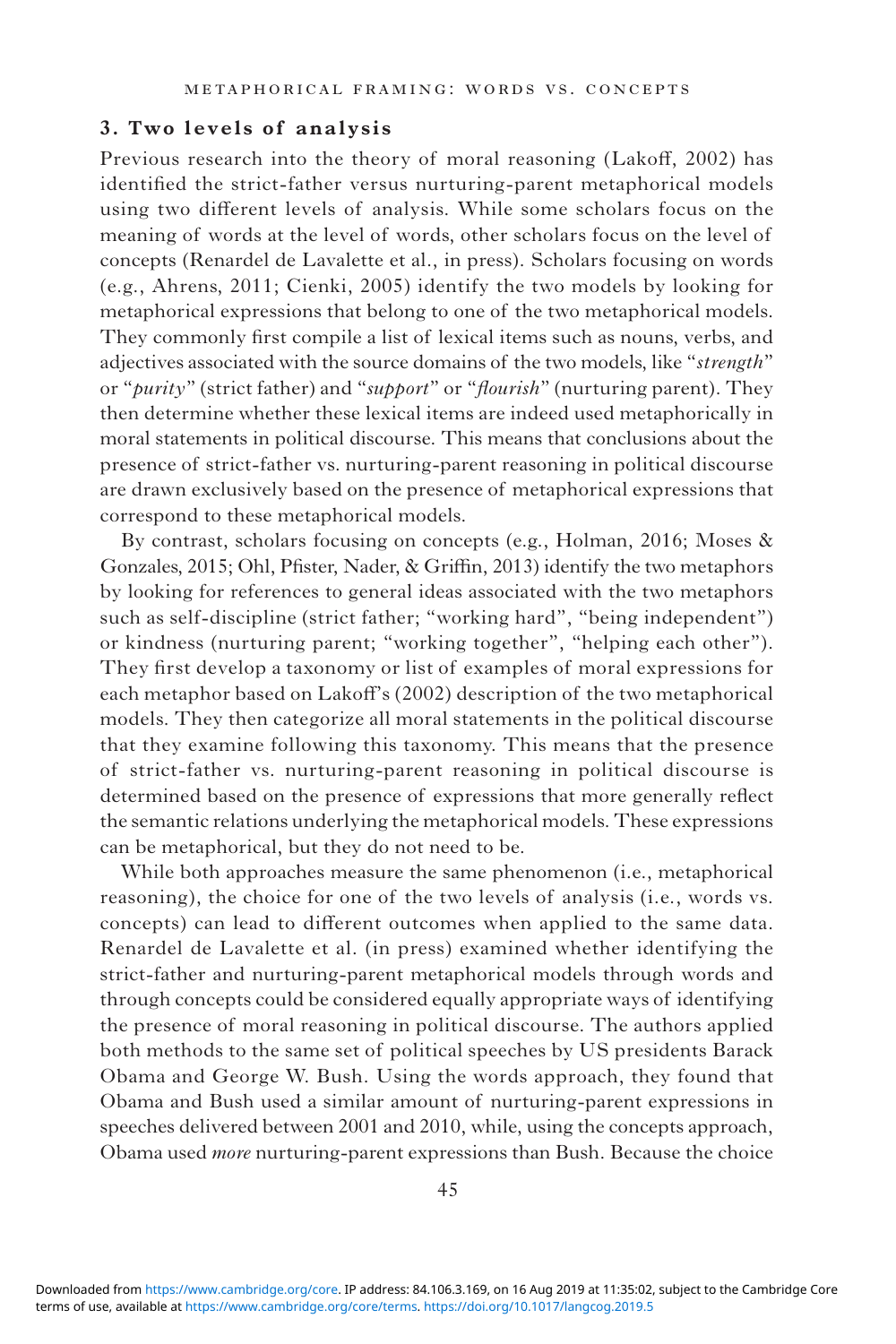of level of analysis can impact the presence of metaphorical framing in political discourse, this choice may also influence the presence of effects of metaphorical frames compared to non-metaphorical frames.

For this reason, the current study identifies studies on metaphorical framing at the level of words as well as concepts. Applying both approaches will provide a comprehensive overview of metaphorical-framing effects in political discourse by showing whether and how metaphorical frames influence political persuasion compared to non-metaphorical frames through words versus concepts. Furthermore, applying both approaches will help to determine whether or not the choice of level of analysis is a key factor in the presence of effects. In this paper, we from now on refer to the two levels of analysis (i.e., words vs. concepts) as: (1) metaphorical-words framing and (2) metaphorical-concepts framing.

Studies on metaphorical-words framing use frames that consist of metaphorical expressions in which one domain is described by means of another domain. An example is a study by Kalmoe (2014), who analyzed the effects of using fighting words (e.g., "*battle*", "*fight*", "*attack*") to present politics as war (vs. a non-metaphorical description) on support for political violence. Similarly, Joris (2016) examined whether using war-related words (e.g., "*under fire*", "*losing ground*", "*casualties*") to describe the euro crisis as war (vs. a literal description) decreased support for the European Union. The metaphorical frames in both studies were thus based on the conceptual metaphor of POLITICS IS WAR (Lakoff & Johnson, 1980). Studies on metaphorical-words framing are characterized by a focus in the method sections on the use of linguistic metaphors in the experimental conditions.

Studies on metaphorical-concepts framing are studies that use frames that represent a metaphorical understanding of the issue under investigation. Almost one in three political-framing experiments involves this form of metaphorical framing (Brugman, Burgers, & Steen, 2017). One of the clearest examples is the 'strategy frame'. This frame is metaphorical because it compares political elections to military tactics by, for example, focusing on politicians' strategies to win elections (Aalberg, et al., 2012). Another example of a metaphorical-concepts frame is the 'conflict frame' which uses the idea of a physical fight between groups of people or countries to describe the notion of having a difference in political opinion. While the 'strategy frame' and 'conflict frame' also reflect the conceptual metaphor of POLITICS is war, they are not by definition made up of war-related words*.* Instead, these frames can also be recognized by expressions like "campaigning again each other" and "using the issue to gain votes" which can be associated with war-related concepts like enemies (i.e., political opponents) and weapons (i.e., arguments).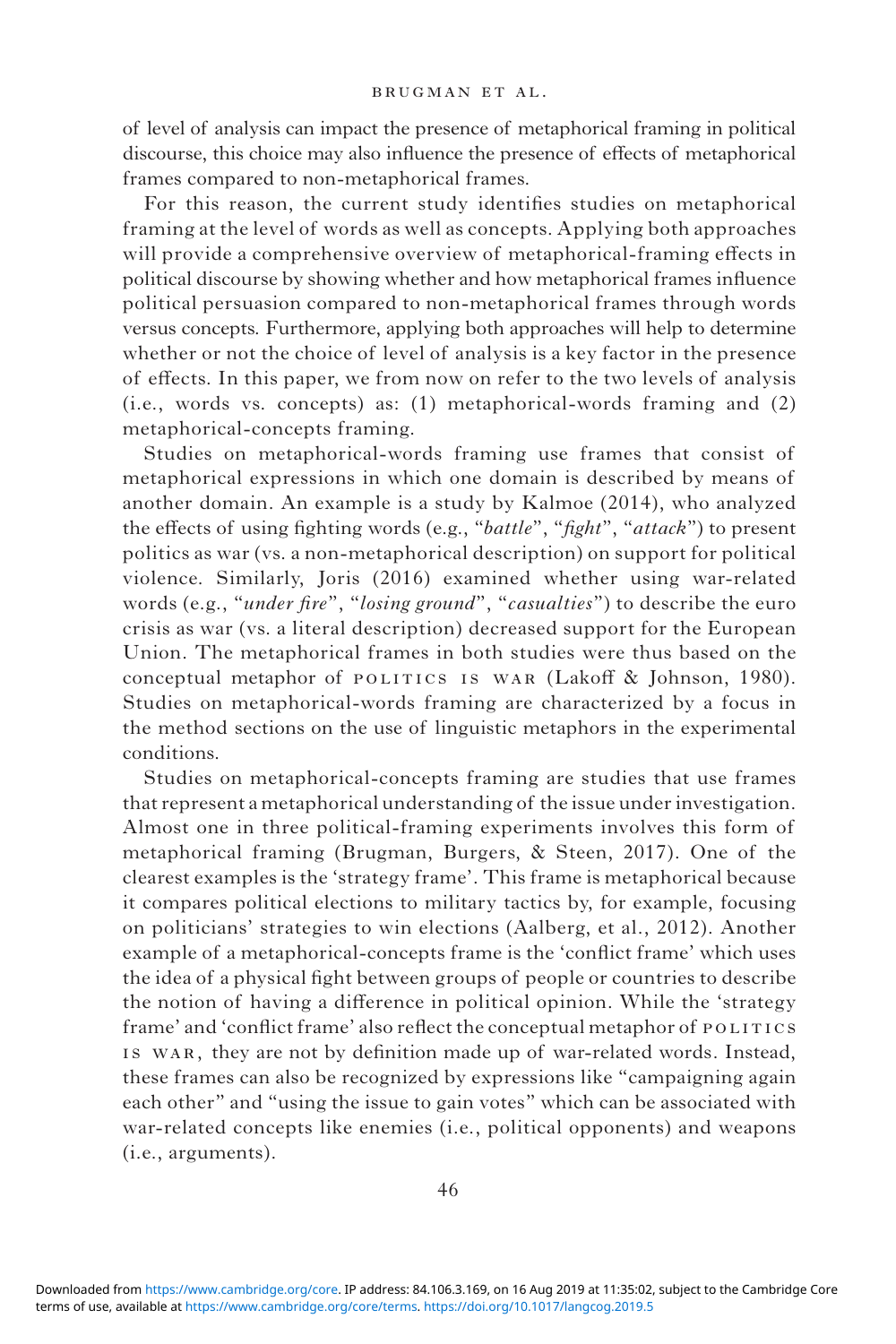In order to examine whether both approaches to metaphorical framing yield different results and whether the findings of this meta-analysis therefore depend on scholars' choice of level of analysis, the first two research questions of this paper read:

*RQ1: To which degree are metaphorical frames more likely to promote political persuasion than non-metaphorical frames? RQ2: How do the effects of metaphorical-concepts frames on political persuasion compare to the effects of metaphorical-words frames?*

Many methodological challenges are involved in designing experimental studies on (metaphorical) framing. Debates about these challenges generally center around the questions of whether or not: (1) findings are identical when participant data are collected online rather than in a controlled research setting (e.g., Clifford, Jewell, & Waggoner, 2015); (2) findings are generalizable to the general population when student samples are used rather than populationbased samples (e.g., Druckman & Kam, 2010); and (3) findings differ across countries (e.g., Machery, 2010). Moreover, discussions are ongoing about whether framing effects are similar across types of topics (e.g., Bechtel, Hainmueller, Hangartner, & Helbling, 2015). All of these study characteristics could thus potentially influence the presence and/or size of effects of metaphorical frames on individuals' attitudes and behavior.

One of the main advantages of using a meta-analysis is that it is possible to test the influence of each of these factors separately. Study characteristics such as type of research setting and type of sample can be included in metaanalyses as moderators. In this way, we gain important insights into whether (or not) one of the two types of metaphorical frames is always more persuasive than the other, or only under certain conditions. For this reason, the last research question of this paper reads:

*RQ3: Which study characteristics moderate the effects of either type of metaphorical frame on political persuasion?*

# **4. Method**

### 4.1. identification of studies

We conducted a systematic database search and synthesis of the literature to identify relevant studies for the meta-analysis. Publication bias may threaten the precision of effect estimations of meta-analyses because negative and nonsignificant results could be under-represented in the sample (Cumming, 2014). Various studies have shown that published research is often characterized by publication bias, which is why excluding the "grey literature" (unpublished studies and studies published outside widely available journals) generally leads to overestimation of effect sizes (Levine, Asada, & Carpenter, 2009;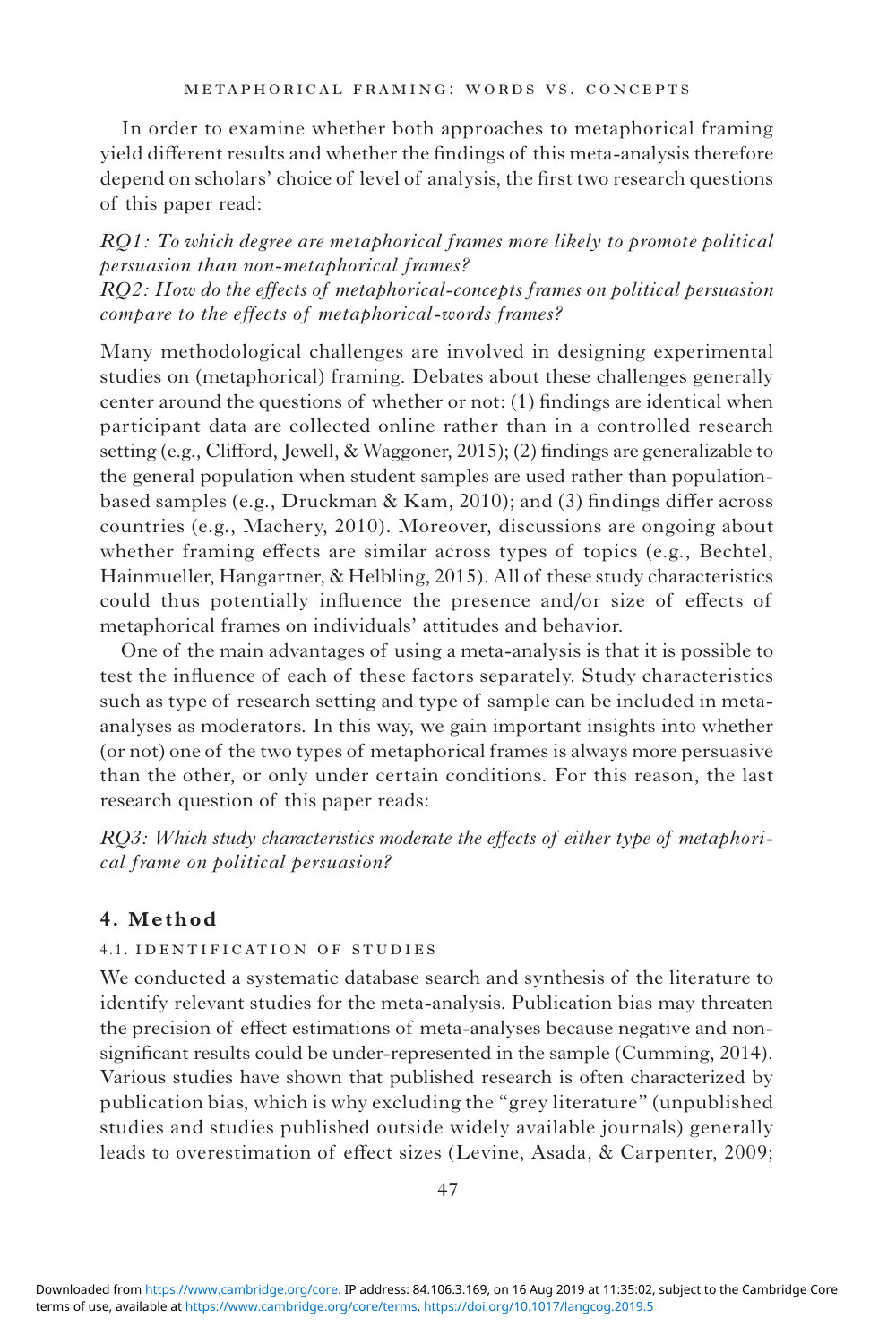Polanin, Tanner-Smith, & Hennessy, 2016). To avoid overestimation of effect sizes, meta-analysis experts strongly recommend including studies from a wide range of academic outlets: journal articles, books, but also doctoral dissertations and conference papers (Borenstein, Hedges, Higgins, & Rothstein, 2011; Rothstein, Sutton, & Borenstein, 2005). We therefore included studies on metaphorical framing in political discourse that were published in all four types of publication outlets. The time frame was set on 2000–2017 to update the meta-analysis by Sopory and Dillard (2002), who included studies that were published between 1983 and 2000. Sopory and Dillard showed that metaphorical frames are more persuasive than non-metaphorical frames, but they focused only on metaphorical-words frames. This study not only updates their meta-analysis to the twenty-first century, but also adds metaphoricalconcepts frames as a second type of metaphorical framing.

Studies were identified in five steps.<sup>1</sup> First, a systematic database search was conducted for publication title, abstract, and keywords in multiple electronic databases.2 The database selection allowed for the collection of relevant studies across different disciplines (e.g., linguistics, communication science, political science, psychology, economics). The search string included search terms for framing, metaphor, politics, and experiments, and contained wildcards to also find plurals and alternative spellings (see online 'Appendix A' for details<sup>3</sup>). For studies on metaphorical-words framing, metaphorical frames were identified by examining the 'Method' sections of the publications for any reference to the use of metaphors as the stimulus in the experimental conditions. For studies on metaphorical-concepts framing, metaphorical frames were identified by applying the Metaphor Identification Procedure Vrije Universiteit (MIPVU; see Steen, Dorst, Herrmann, Kaal, Krennmayr, & Pasma, 2010, for the coding instructions), one of the most reliable methods for identifying metaphor in language (Krennmayr, 2013), to the names of the frames employed in the studies that were coded as potentially relevant for the meta-analysis.

A frame was coded as metaphorical when the name of the frame implied a comparison between a political domain (target domain) and a non-political domain (source domain). The source domain was identified by searching for

<sup>[1]</sup> The data reported in this paper draw to a limited extent on data previously published elsewhere (Brugman & Burgers, 2018; Brugman et al., 2017).

<sup>[2]</sup> The following databases were used to identify relevant studies: *ComAbstracts*; *Via ProQuest*: ABI/INFORM Global, British Humanities Index, International Bibliography of the Social Sciences; Linguistics and Language Behavior Abstracts, ProQuest Dissertations & Theses A&I, Modern Language Association International Bibliography; *Via ISI Web of Science*: Arts & Humanities Citation Index, MEDLINE, SciELO Citation Index, Science Citation Index Expanded, Social Sciences Citation Index; *Via EBSCO*: Education Resource Information Center, PsycARTICLES, Psychology and Behavioral Sciences Collection, PsycINFO; *Communication & Mass Media Complete*; *PubMed*; *ScienceDirect*.

<sup>[3]</sup> All online appendices are available at [https://osf.io/265xj/.](https://osf.io/265xj/)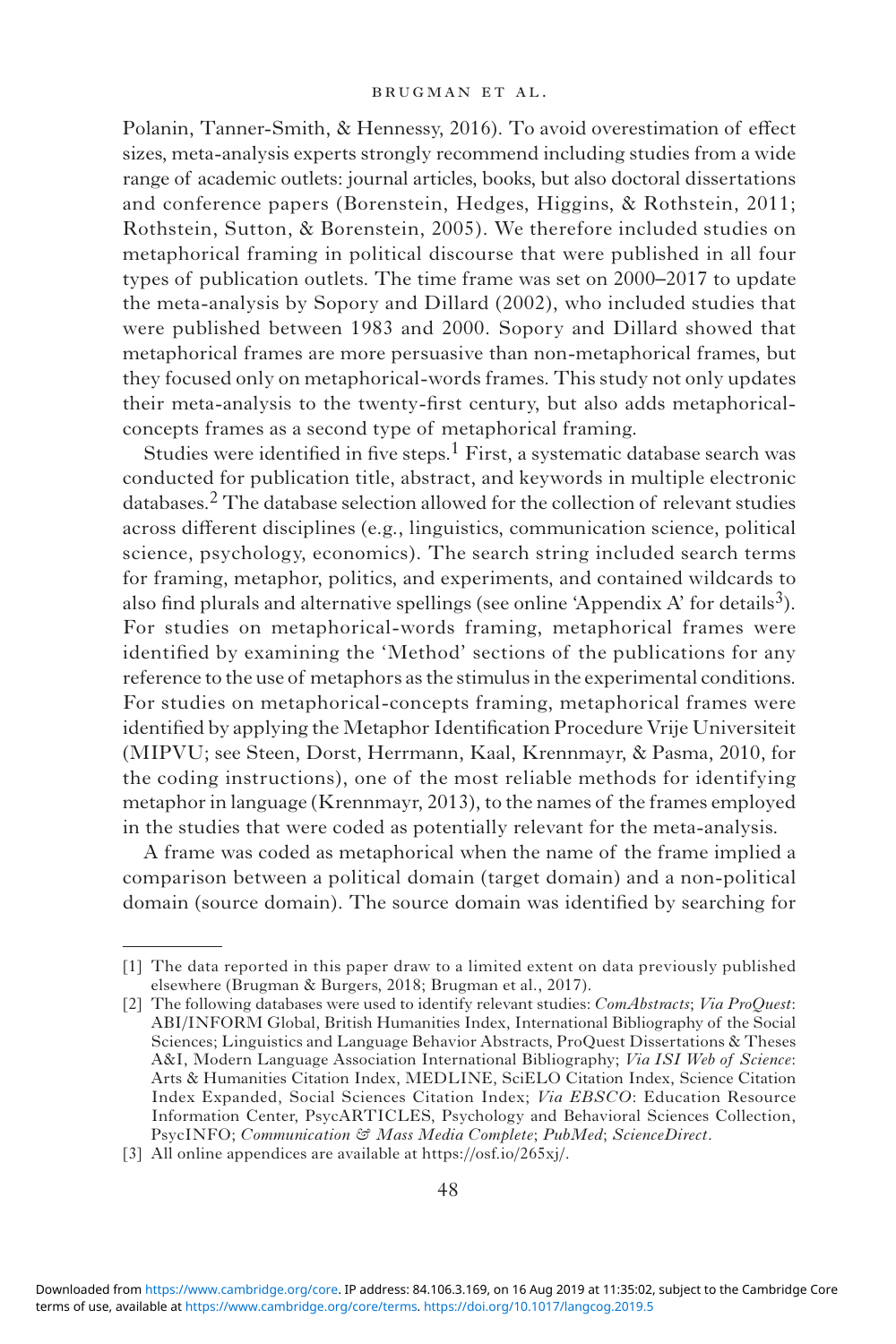the name of the frame in the online version of the *Macmillan Dictionary – British English* (online [<www.macmillandictionary.com](http://www.macmillandictionary.com)>) and by establishing its basic meaning. The target domain was inferred from the authors' account of the framing topics. Frames were coded as metaphorical when they had a more concrete and precise meaning than the topic under investigation. For instance, the 'game frame', used to describe political elections, was coded as metaphorical because sports competition is the source domain through which the target domain of political elections is interpreted. Similarly, the 'view frame' was coded as metaphorical because this frame compares political opinions to the notion of seeing landscapes such as oceans or mountains from a particular place. In contrast, the 'ethical frame', used to describe political values and ideas, was coded as non-metaphorical given that both the contextual meaning and basic meaning of the word 'ethical' refer to the principles used for deciding whether behavior is right or wrong. Another example of a nonmetaphorical frame is the 'issue frame', because the frame uses political concepts rather than non-political concepts like sports or landscapes to explain the nature of issues and/or which role they play in politics.

In the second step of the identification of relevant studies, duplicates of both types of metaphorical-framing publications were removed. Third, abstracts were screened against the inclusion criteria (see below). Fourth, the 'Method' sections of the potentially relevant publications were read to determine definite relevance. Fifth, all relevant studies were coded for the variables of interest in this study. $4$  In this stage of the study, studies were included instead of publications because publications could contain more than one relevant experimental study (e.g., Steen, Reijnierse, & Burgers, 2014, contained four relevant experiments; for an overview of the number of publications included per stage of the study, see online 'Appendix B').

A study was included when the following inclusion criteria were met. First, the study consisted of two or more verbal experimental conditions. Second, at least one of the independent variables in the study was metaphorical framing. Third, at least one of the dependent variables represented political attitudinal or behavioral change in response to the experimental conditions (e.g., issue support, policy preference, political cynicism) to make sure that the topics of the studies were within the domain of political discourse. Fourth, the participants were native-speaking, healthy adults, and thus represented the majority of voters. Finally, the study included a non-metaphorical message condition as a baseline for comparison in the meta-analysis. Experimental studies without a non-metaphorical message condition (e.g., Robins & Mayer, 2000; Thibodeau & Boroditsky, 2011) were excluded.

<sup>[4]</sup> The studies from one conference paper and one doctoral dissertation were excluded from this stage of the study because the authors were unable to retrieve the necessary data.

terms of use, available at [https://www.cambridge.org/core/terms.](https://www.cambridge.org/core/terms) <https://doi.org/10.1017/langcog.2019.5> Downloaded from [https://www.cambridge.org/core.](https://www.cambridge.org/core) IP address: 84.106.3.169, on 16 Aug 2019 at 11:35:02, subject to the Cambridge Core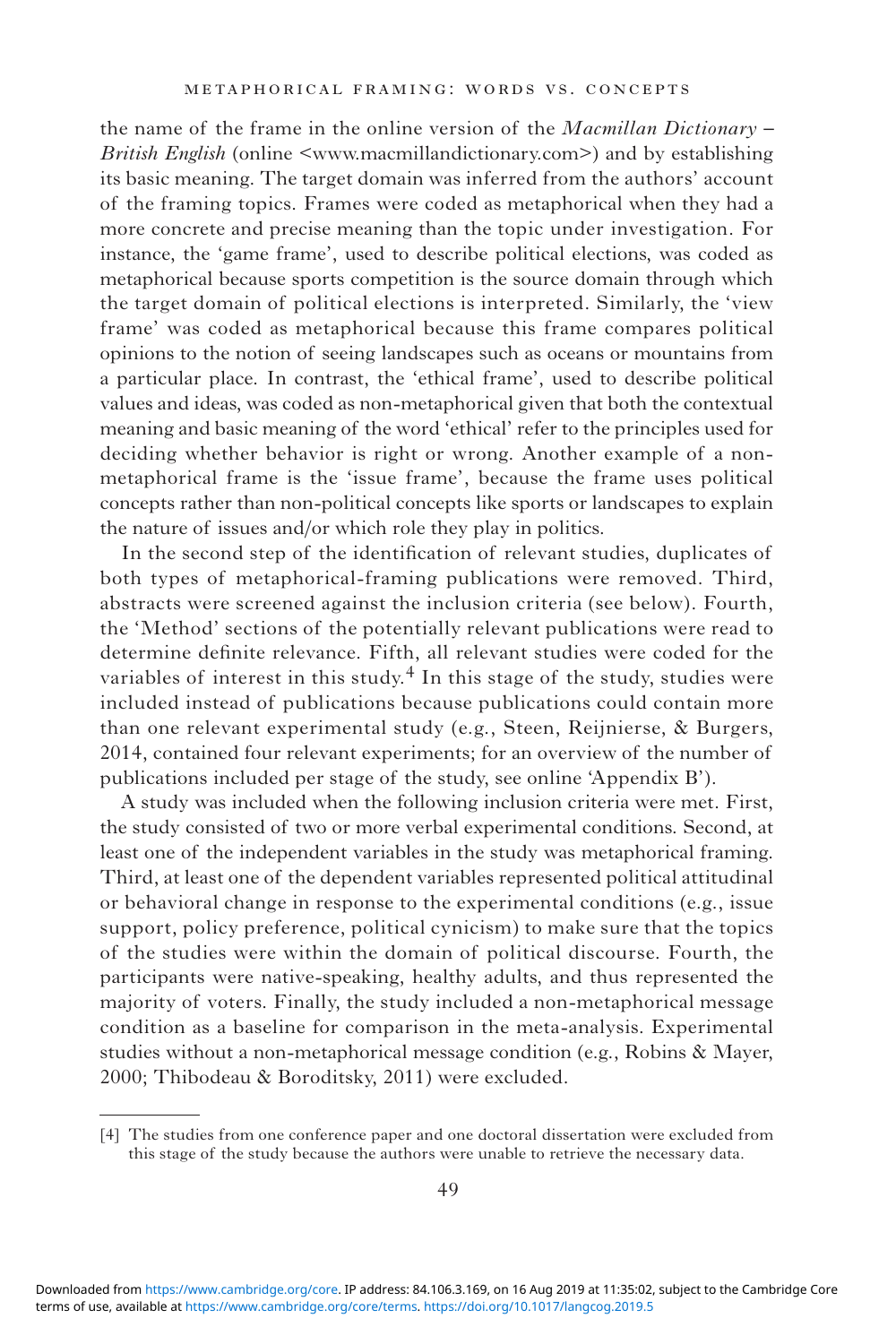Also, when studies were published in multiple publication outlets, we included the study that was likeliest to be peer reviewed. For instance, a study published in a journal article was chosen over the same study published in a dissertation. When a study included a cross-country comparison, the samples from the different countries were coded as different studies when possible (e.g., United Kingdom and Bulgaria; Abbarno & Zapryanova, 2013). Finally, in the case of multiple frame exposures or repeated observations (e.g., Chong & Druckman, 2007), the analysis was limited to the first frame exposure or first observation only. This selection procedure yielded 91 relevant studies from 63 publications: 48 journal articles (68 studies), 1 book chapter (1 study), 9 doctoral dissertations (16 studies), and 5 conference papers (6 studies) published between 2000 and 2017 (for an overview, see online 'Appendix C').

### 4.2. variable coding

We classified the dependent variables reported in each study according to the theory of planned behavior (Ajzen, 1991), one of the most broadly applied theories to explain attitudinal and behavioral change. The theory of planned behavior predicts that behavior is determined by multiple factors: beliefs, attitudes, subjective norm, perceived behavioral control, and behavioral intention. See Table 1 for coding details.

We also coded two types of study characteristics to include as moderator variables in the meta-analysis: (1) context factors and (2) framing topics. Context factors were variables associated with assessing publication bias (publication year, publication outlet) and with the challenges involved in designing experimental studies (type of sample, research setting, and cultural setting). The possible categories for the framing topics were chosen based on common newspaper categories: economic policy, foreign (vs. domestic) politics, health and environment, science and education, and security and justice. Multiple categories could apply to each study. Landau, Keefer, and Rothschild (2014), for example, focused on the issue of financial crisis as their study topic, which concerned both foreign politics and economic policy. See Table 1 for coding details.

### 4.3. inter-coder reliability

Inter-coder agreement was established by the first author with the assistance of a second coder (see Table 1 for the full results). After double coding 75% of the dataset (69 studies), the two coders reached "almost perfect" intercoder agreement (Landis & Koch, 1977) for 14 out of 19 variables (e.g., participant age, student sample). The Cohen's kappa scores for these variables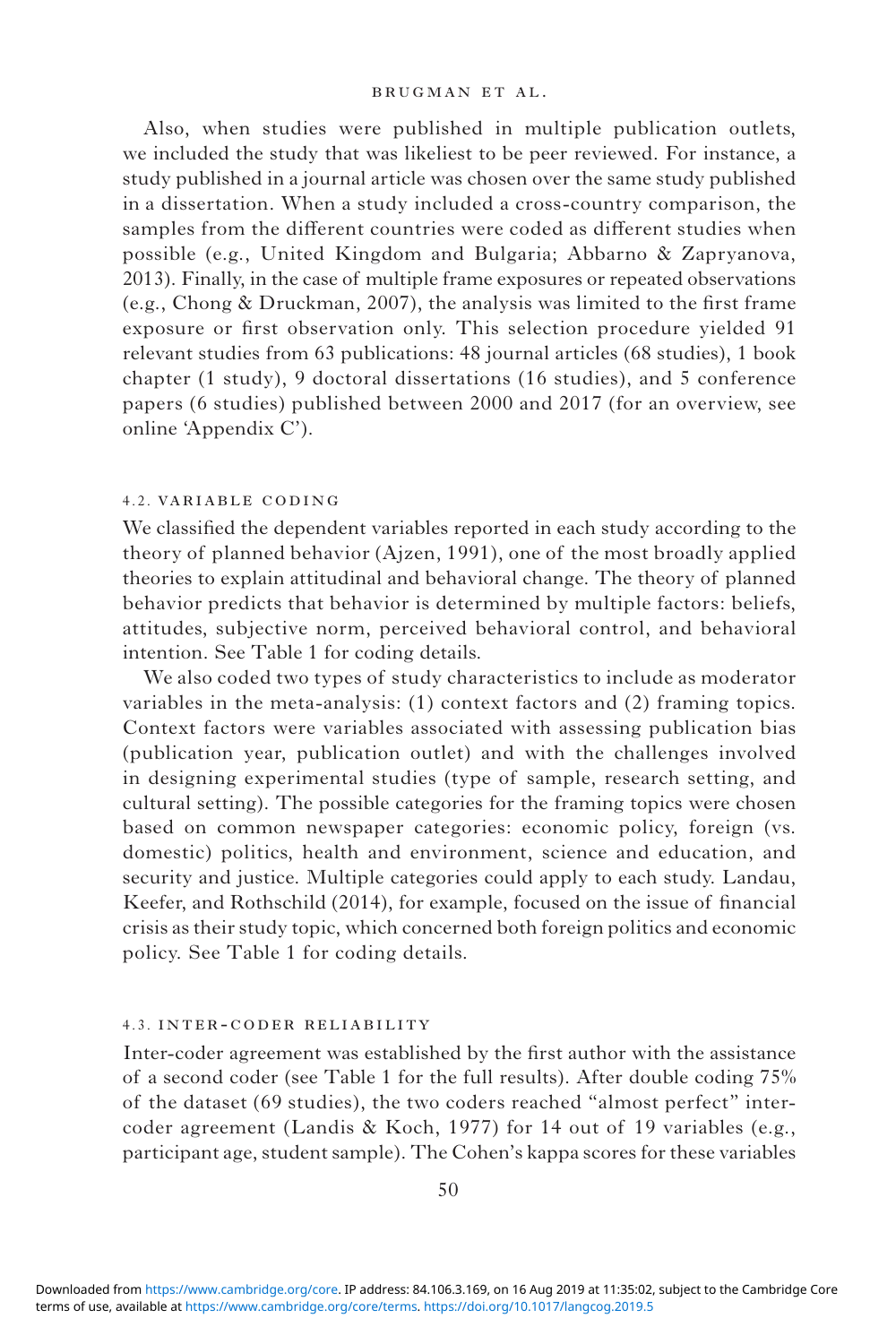| METAPHORICAL FRAMING: WORDS VS. CONCEPTS |  |  |  |  |
|------------------------------------------|--|--|--|--|
|------------------------------------------|--|--|--|--|

| Type of<br>variable   | Coding categories                     | Description                                                                                                                                       | к    | $\frac{0}{0}$ |
|-----------------------|---------------------------------------|---------------------------------------------------------------------------------------------------------------------------------------------------|------|---------------|
| Context               | Publication year                      | year in which each study was published                                                                                                            | 1.00 | 100           |
| factor                | Publication<br>outlet                 | journal, book, doctoral dissertation,<br>or conference paper                                                                                      | 1.00 | 100           |
|                       | Participant age                       | average age of participants in each study                                                                                                         | 0.91 | 95.65         |
|                       | Participant<br>gender                 | percentage of female participants in<br>each study                                                                                                | 0.89 | 97.10         |
|                       | Sample                                | student- or population-based sample                                                                                                               | 1.00 | 100           |
|                       | Research setting                      | controlled (e.g., physical laboratory)<br>or uncontrolled setting (online)                                                                        | 0.62 | 91.30         |
|                       | Country                               | country in which each study was conducted                                                                                                         | 1.00 | 100           |
| Framing<br>topic      | Foreign (vs.<br>domestic)<br>politics | issue demanding attention of<br>governments at a trans-/international<br>level (e.g., immigration) rather than<br>only at a national level        | 0.68 | 86.96         |
|                       | Economic<br>policy                    | issue involving plans/actions to influence the<br>economy of countries (e.g., tax policy)                                                         | 0.68 | 86.96         |
|                       | Science and<br>education              | issue related to the production, application,<br>or teaching of knowledge (e.g., climate<br>change debate, nanotechnology debate)                 | 0.92 | 97.10         |
|                       | Health and<br>environment             | issue concerning people's state of<br>physical, mental, and social well-being<br>or biophysical environmental factors<br>(e.g., stem-cell debate) | 0.88 | 94.20         |
|                       | Security and<br>justice               | issue involving the legal processes of<br>protecting, judging, or punishing people<br>(e.g., capital punishment, legalized abortion)              | 0.81 | 91.30         |
| Dependent<br>variable | <b>Beliefs</b>                        | participants' assumptions about the<br>study's topic of interest (e.g., perceived<br>importance, threat perceptions, estimations)                 | 0.76 | 92.70         |
|                       | Attitudes                             | participants' general (un)favorable<br>evaluations of the study's topic of interest<br>(e.g., issue attitude, policy support)                     | 0.79 | 91.97         |
|                       | Subjective<br>norm                    | participants' perceptions about the<br>political opinions of significant others                                                                   | 1.00 | 100           |
|                       | Perceived<br>behavioral<br>control    | participants' perceived ability to engage<br>in or refrain from specific political<br>behavior (e.g., political efficacy)                         | 1.00 | 100           |
|                       | Behavioral<br>intention               | participants' readiness to engage in specific<br>political behavior (e.g., vote intention)                                                        | 0.83 | 97.81         |
|                       | Behavior                              | participants' political behavior (e.g., voting)                                                                                                   | 1.00 | 100           |

table 1. *Coding categories and reliability scores per variable*

notes: *κ* = Cohen's kappa; *%* = percent agreement; dependent variables were binary coded (1 = *yes*,  $0 = no$ ).

ranged from 0.81 to 1.00. Inter-coder agreement was "substantial" (Landis & Koch, 1977) for the remaining five variables. The Cohen's kappa scores for these variables ranged from 0.62 to 0.79. Disagreements were resolved by means of discussion between the coders.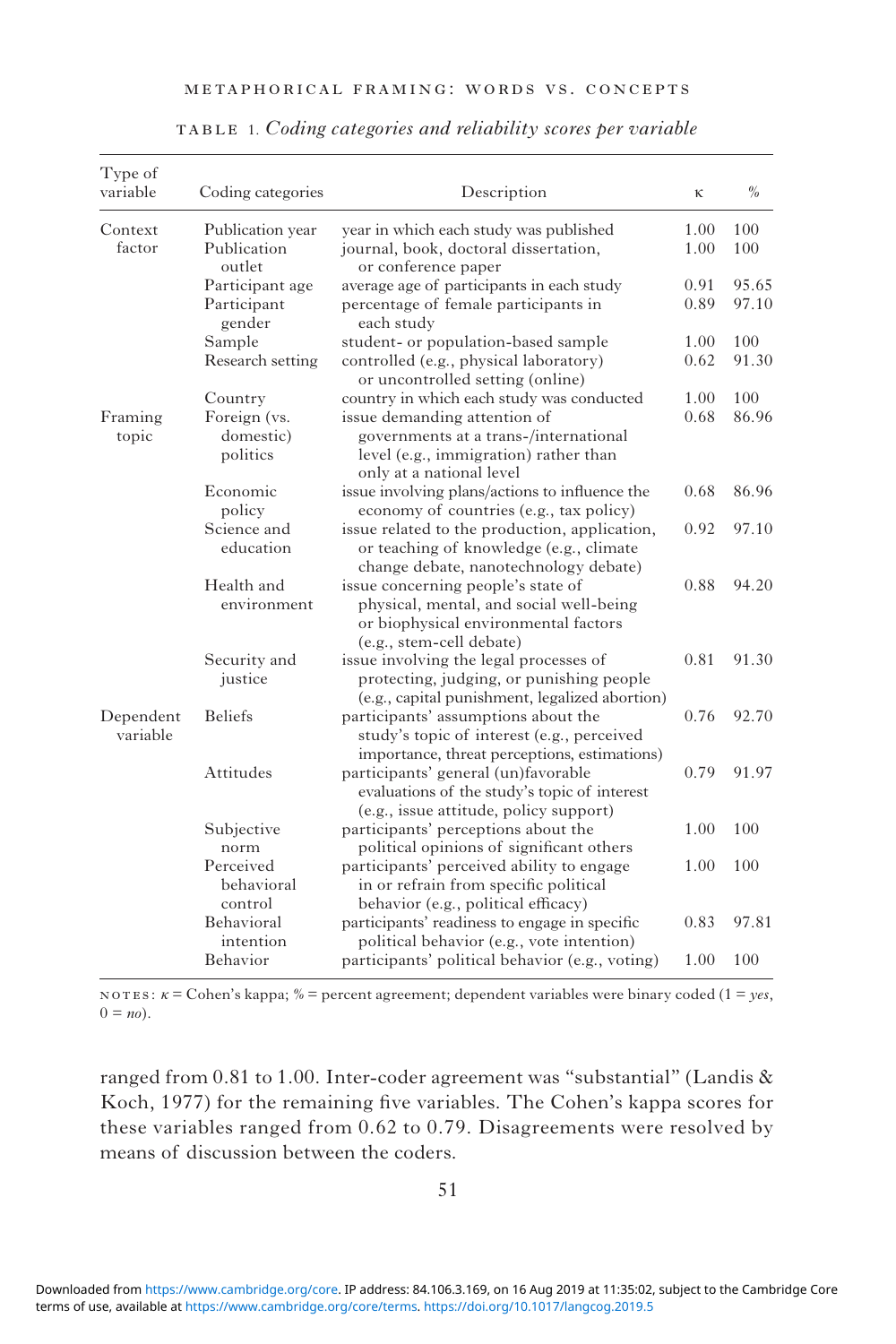#### 4.4. analysis strategy

We analyzed the data using the Comprehensive Meta-Analysis (CMA) software (version 3.3.070; Borenstein et al., 2011). For each dependent variable, we calculated an effect size (i.e., Cohen's *d*, a common measure of standardized mean difference) to compare the effects of metaphorical frames on political persuasion to those for non-metaphorical frames. The statistical measures that were most often reported were means and standard deviations per experimental condition. When necessary, we sent the authors of the publications data requests.

Our sample included metaphors on a wide variety of political topics. These metaphors implied either a positive or a negative position towards certain attitudes or behaviors. For instance, Corner and Pidgeon (2015) studied the effects of describing geo-engineering as a natural phenomenon ('natural analogy frame'). This metaphorical frame was meant to make geo-engineering seem like a common, natural thing, and was thus meant to *positively* impact recipients' attitude towards geo-engineering. By contrast, when D'Angelo and Lombard (2008) studied the effects of describing elections in terms of military strategies ('strategy frame'), this metaphorical frame was meant to make elections seem like a combative, hostile thing, and was therefore meant to *negatively* impact attitudes towards news.

To establish the expected direction of each metaphorical frame, we relied on the descriptions of materials and, when available, hypotheses included in the original publications. To be able to deal with the diversity in metaphors and political positions, we coded the effect direction as positive when the dependent variable shifted in line with the position implied by the metaphorical frame (e.g., when the natural analogy frame led to a more positive attitude towards geo-engineering, or when the strategy frame led to a more negative attitude towards news), and negative when the dependent variable shifted in the other direction (e.g., when, contrary to expectations, the natural analogy frame led to a more negative attitude towards geoengineering, or when the strategy frame led to a more positive attitude towards news).

Next, we calculated a weighted effect size per study because 48 of the 91 studies reported more than one relevant dependent variable. By calculating a weighted effect size per study, we ensured that participants would be counted only once. Finally, we wanted to apply a model to our data that would allow for generalizing findings beyond the specific studies included in the meta-analysis. A meta-analysis can be conducted using either a fixed-effects model or random-effects model. Compared to a fixed-effects model, randomeffects models are more conservative. Random-effects models assume that there is not one true effect size for the studies combined, but a distribution of true effects sizes that reflects both within-study error and between-study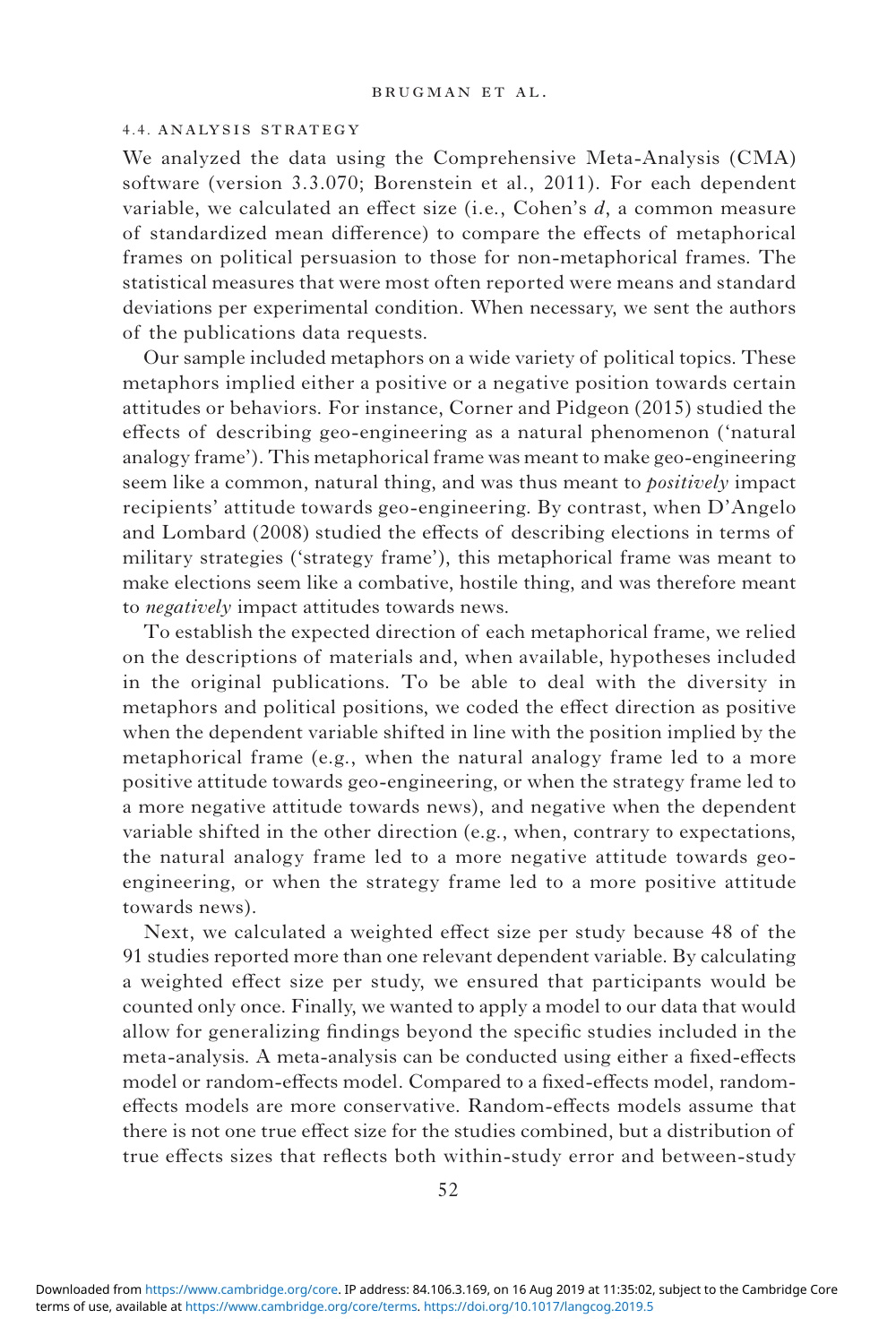error (Borenstein et al., 2011). The studies included in this meta-analysis differed in their research aims and designs, which makes the existence of one true effect size unlikely. For this reason, we applied a random-effects model to our data.

## **5. Results**

The experimental studies on metaphorical framing in political discourse included in this meta-analysis were characterized by the following distributions in study characteristics. First, 34.1% of the studies used student samples and 15.4% were conducted in a controlled research setting. No less than 65.9% of studies were conducted in the United States. The other studies were conducted in a diverse set of mostly European countries. Furthermore, 34.1% of studies involved the topic of economic policy, 30.8% foreign (vs. domestic) politics, 19.8% science and education, 36.3% health and environment, and 33.0% security and justice.

With regard to the types of dependent variables measured, we found that 19.7% of the 193 dependent variables included in the meta-analysis were beliefs (e.g., factual beliefs, blame attribution, threat perception), 73.6% were attitudes (e.g., political cynicism, policy preference), and 6.2% were behavioral intentions (e.g., turnout intention). Put differently, 23 studies measured one or more belief variables, 79 studies measured one or more attitude variables, and 10 studies measured one or more intention variables. Only one study measured perceived behavioral control as epistemic political efficacy, which refers to individuals' confidence in their own ability to determine the truth in politics (Pingree, Hill, & McLeod, 2013). The other two variables – subjective norm and actual political behavior – were not measured.

RQ1 addresses the overall degree to which metaphorical frames promote more political persuasion than non-metaphorical frames. The analysis demonstrated that the Cohen's *d* for all 91 studies included in the metaanalysis was 0.11 (*N* = 34,783, *SE* = 0.02, *95% CI* [0.07, 0.14], *Z* = 6.19, *p* < .001; see online 'Appendix D' for an overview of the overall effect sizes and study characteristics per study). As expected, the effect sizes were not homogeneous  $(I^2(90) = 69.36, p < .001)$ , because relevant studies were identified through both a focus on words and concepts, and the studies therefore differed in their research aims and designs. Nevertheless, this outcome revealed that both types of metaphorical frames combined were more persuasive than nonmetaphorical frames. Following Cohen (1988), effect sizes (e.g., Cohen's *d*, Hedges' *g*) around 0.20 and below are small in magnitude, those around 0.50 are medium, and those around or above 0.80 are large. The effect size of metaphorical (vs. non-metaphorical) frames on political persuasion should thus be classified as statistically small.

terms of use, available at [https://www.cambridge.org/core/terms.](https://www.cambridge.org/core/terms) <https://doi.org/10.1017/langcog.2019.5> Downloaded from [https://www.cambridge.org/core.](https://www.cambridge.org/core) IP address: 84.106.3.169, on 16 Aug 2019 at 11:35:02, subject to the Cambridge Core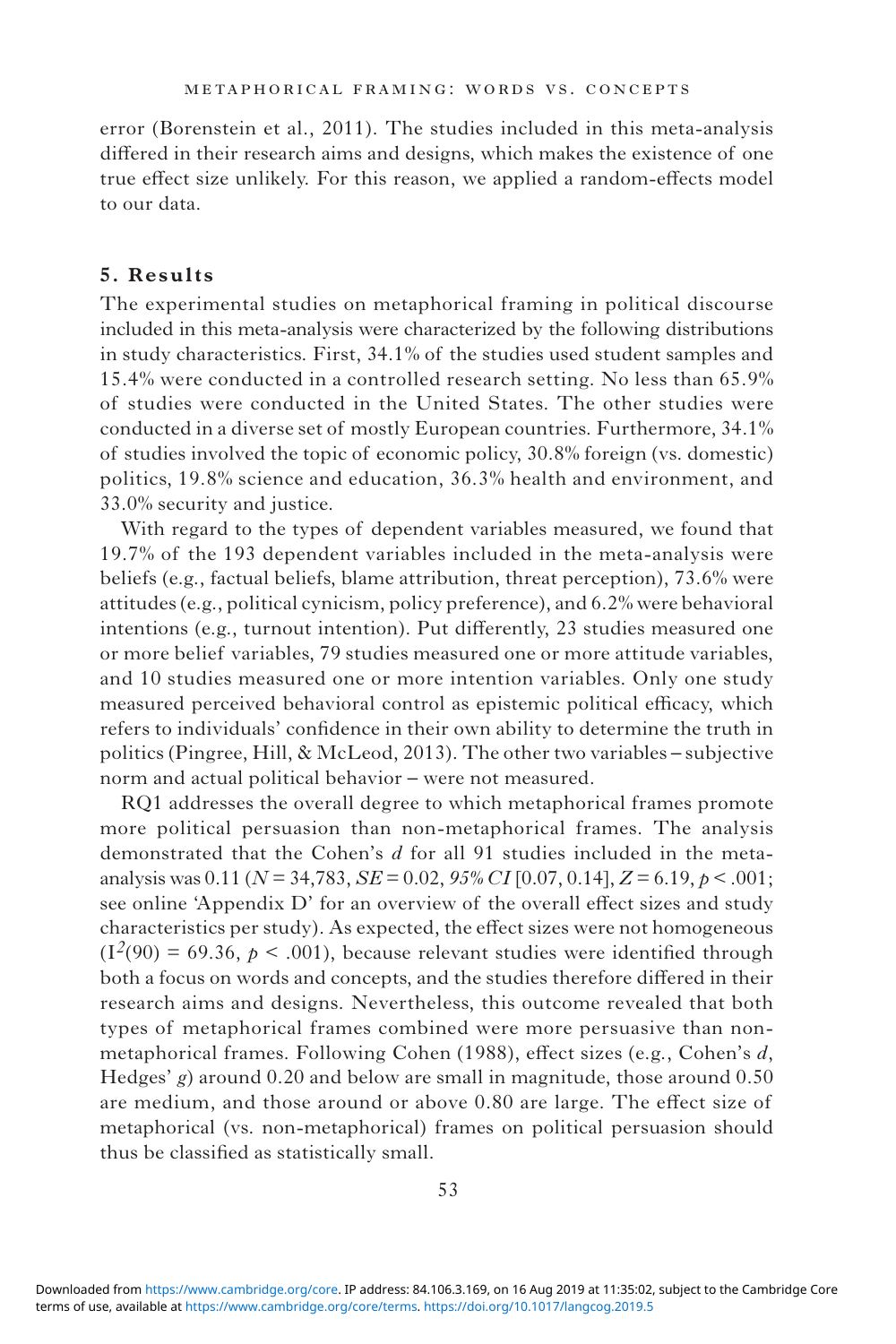We assessed potential differences in overall metaphorical-framing effects due to differences in participant characteristics. On average, 54% of the participants in the studies included in this meta-analysis were female. The average age was 35 years. The results showed no moderating effect of the percentage of female versus male participants per study ( $\beta$  = –0.00, *SE* = 0.00,  $k = 74$ ,  $N = 26,215$ ,  $95\% CI[-0.00, 0.00]$ ,  $p = .72$ ,  $z = -0.35$ ), or of the average participant age per study ( $\beta$  = -0.00, *SE* = 0.00,  $k$  = 59, *N* = 20,915, 95% *CI*[-0.01, 0.00],  $p = .22$ ,  $z = -1.23$ ). Other relevant participant characteristics such as political preference or political knowledge were not measured in sufficient studies to include in the meta-analysis. Hence, based on the data that were available, no participant characteristics were found to influence metaphorical-framing effects on political persuasion.

When we zoom in on the different types of dependent variables that were measured often enough in the original publications to study in the metaanalysis, we find differences in effect sizes. Combined, the effects of both types of metaphorical frames compared to non-metaphorical frames were significantly larger on beliefs, with a Cohen's  $d$  of 0.29 ( $k = 23$ ,  $SE = 0.09$ , *95% CI* [0.12, 0.46],  $Z = 3.31$ ,  $p < .01$ ) than on attitudes with a Cohen's *d* of 0.10 (*k* = 79, *SE* = 0.02, *95% CI* [0.06, 0.14], *Z* = 5.23, *p* < 0.001)  $(Q = 4.38, p < .05)$ . The results demonstrated no significant effect size for metaphorical-framing effects on intentions because the confidence interval included zero (*k* = 10, *d* = 0.10, *SE* = 0.13, *95% CI* [–0.02, 0.27], *Z* = 1.69,  $p = .09$ ). We would like to emphasize, however, that studies on both types of frames were not equally represented in this analysis. We will therefore also conduct this analysis for each type of metaphorical frame separately.

RQ2 asked whether metaphorical-words frames are more persuasive in political discourse than metaphorical-concepts frames, or vice versa. We found that effects were larger in studies on metaphorical-concepts framing than in studies on metaphorical-words framing. The Cohen's *d* for the 36 studies on metaphorical-concepts framing was 0.22 (*N* = 14,667, *SE* = 0.04, *95% CI*  $[0.15, 0.29]$ ,  $Z = 6.01$ ,  $p < .001$ ), whereas the Cohen's *d* for the 55 metaphoricalwords framing studies was only 0.04 (*N* = 20,116, *SE* = 0.01, *95% CI* [0.01, 0.07],  $Z = 2.67$ ,  $p < .01$ ). These effect sizes, as well as the difference between the effect sizes, were significant ( $Q = 21.15$ ,  $p < .001$ ). Accordingly, when we compared the effect sizes of metaphorical frames to those of non-metaphorical frames, metaphorical-concepts frames were found to be the most persuasive type of metaphorical frame.

We found one difference in effect size between dependent-variable types. Metaphorical-words frames had a significantly larger effect on beliefs, with a Cohen's *d* of 0.27 (*k* = 16, *SE* = 0.11, *95% CI* [0.06, 0.48], *Z* = 2.55, *p* < .05), than on attitudes, with a Cohen's *d* of 0.03 (*k* = 44, *SE* = 0.02, *95% CI* [0.00, 0.06],  $Z = 2.12$ ,  $p \le 0.05$ ) ( $Q = 4.90$ ,  $p \le 0.05$ ). No significant effect size was found for

terms of use, available at [https://www.cambridge.org/core/terms.](https://www.cambridge.org/core/terms) <https://doi.org/10.1017/langcog.2019.5> Downloaded from [https://www.cambridge.org/core.](https://www.cambridge.org/core) IP address: 84.106.3.169, on 16 Aug 2019 at 11:35:02, subject to the Cambridge Core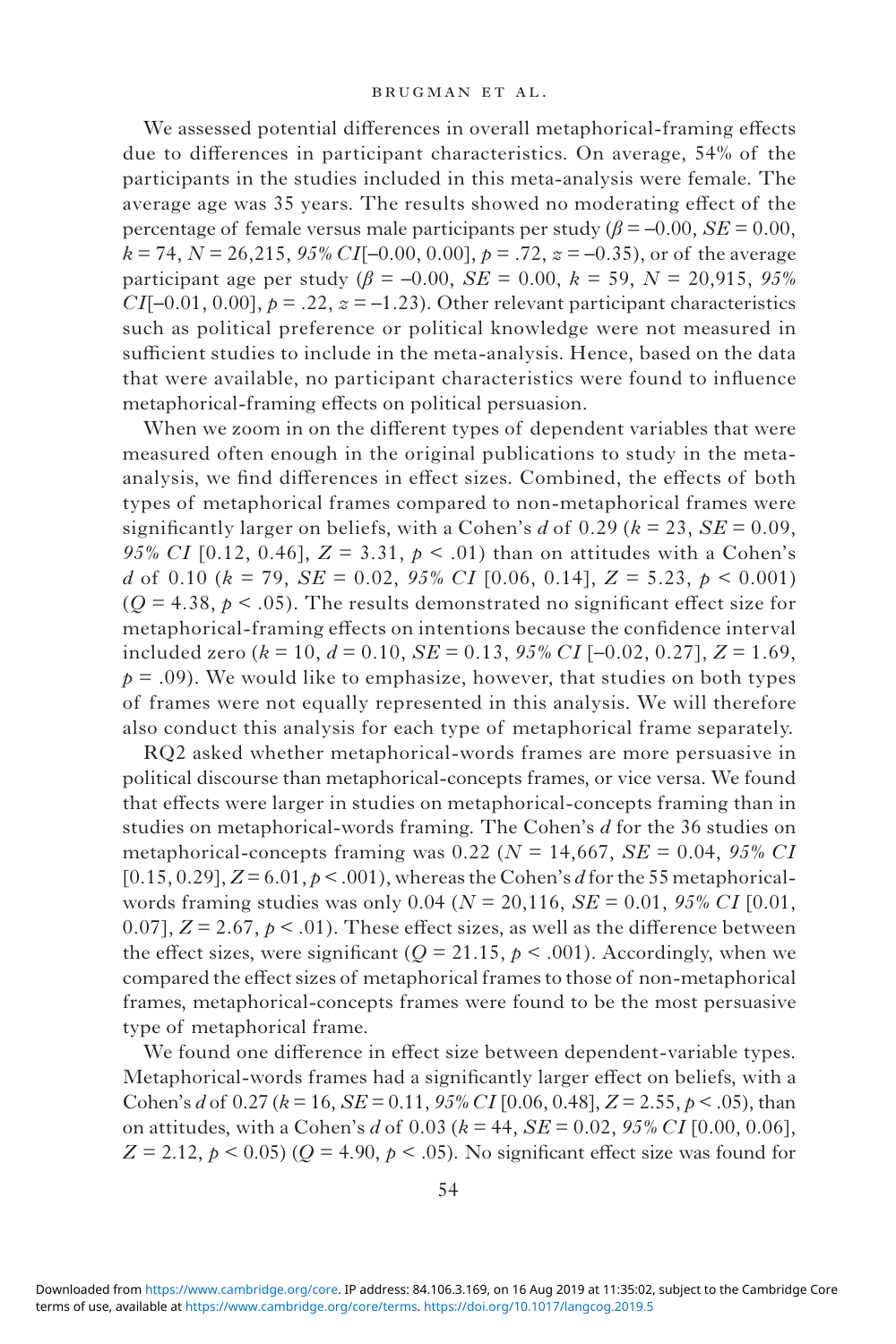intentions ( $k = 5$ , 95% CI [-0.10, 0.16],  $Z = 0.40$ ,  $p = .69$ ). The effect size of metaphorical-concepts frames on beliefs was a Cohen's *d* of 0.33 (*k* = 7, *SE* = 0.15, 95% *CI* [0.04, 0.62],  $Z = 2.23$ ,  $p < .05$ ), compared to a Cohen's *d* of 0.20 for attitudes (*k* = 35, *SE* = 0.04, *95% CI* [0.13, 0.27], *Z* = 5.30,  $p < .001$ ), but this difference in effect size was not significant ( $Q = 0.73$ ,  $p = .39$ ). Again, no significant effect size was found for intentions (*k* = 5, *95% CI* [ $-0.02$ ,  $0.51$ ],  $Z = 1.84$ ,  $p = .07$ ). These results were in line with our earlier results showing that metaphorical frames were likely to influence beliefs and attitudes in political discourse, but not intentions.

RQ3 focused on which study characteristics moderate the effects of either type of metaphorical frame on political persuasion.<sup>5</sup> The results of the analyses for the studies on metaphorical-words frames showed that the effects of metaphorical-words frames on political persuasion were not moderated by any context factors (i.e., type of sample, research setting, cultural setting) or framing topics (i.e., economic policy, foreign (vs. domestic) politics, health and environment, science and education, security and justice; see Table 2). While the effects of metaphorical-words frames on political persuasion can only be considered small according to Cohen's (1988) guidelines, this effect size proved to be relatively consistent.

Finally, the effects of metaphorical-concepts frames on political persuasion were moderated by one study characteristic only: the framing topic of science and education (see Table 3). When a study topic was unrelated to science and/or education, metaphorical-concepts frames had a larger persuasive effect than non-metaphorical frames  $(d = 0.23, 95\% \text{ CI} [0.15, 0.31])$  compared to when the topic concerned science or education-related issues such as the climate change debate ( $d = 0.11$ ,  $95\% CI$  [0.04, 0.18];  $Q = 4.87$ ,  $p < .05$ ). The effect size of metaphorical-concept frames did not change depending on context factors (i.e., type of sample, research setting, cultural setting) or other framing topics (i.e., economic policy, foreign (vs. domestic) politics, health and environment, security and justice). While according to Cohen's (1988) guidelines the effect of metaphorical-concepts frames on political persuasion was again only small, it seemed to be quite consistent.

#### 5.1. publication bias analyses

Publication bias was formally tested by means of three measures: (1) Begg and Mazumdar's (1994) rank correlation test, (2) Egger's regression (Egger,

<sup>[5]</sup> While this research question focused on comparing which variables moderated the effects of metaphorical-words frames and metaphorical-concepts frames on beliefs, attitudes, and behavioral intentions, respectively, we also conducted the moderator analyses on the total sample of studies (see online 'Appendix E' for more details).

terms of use, available at [https://www.cambridge.org/core/terms.](https://www.cambridge.org/core/terms) <https://doi.org/10.1017/langcog.2019.5> Downloaded from [https://www.cambridge.org/core.](https://www.cambridge.org/core) IP address: 84.106.3.169, on 16 Aug 2019 at 11:35:02, subject to the Cambridge Core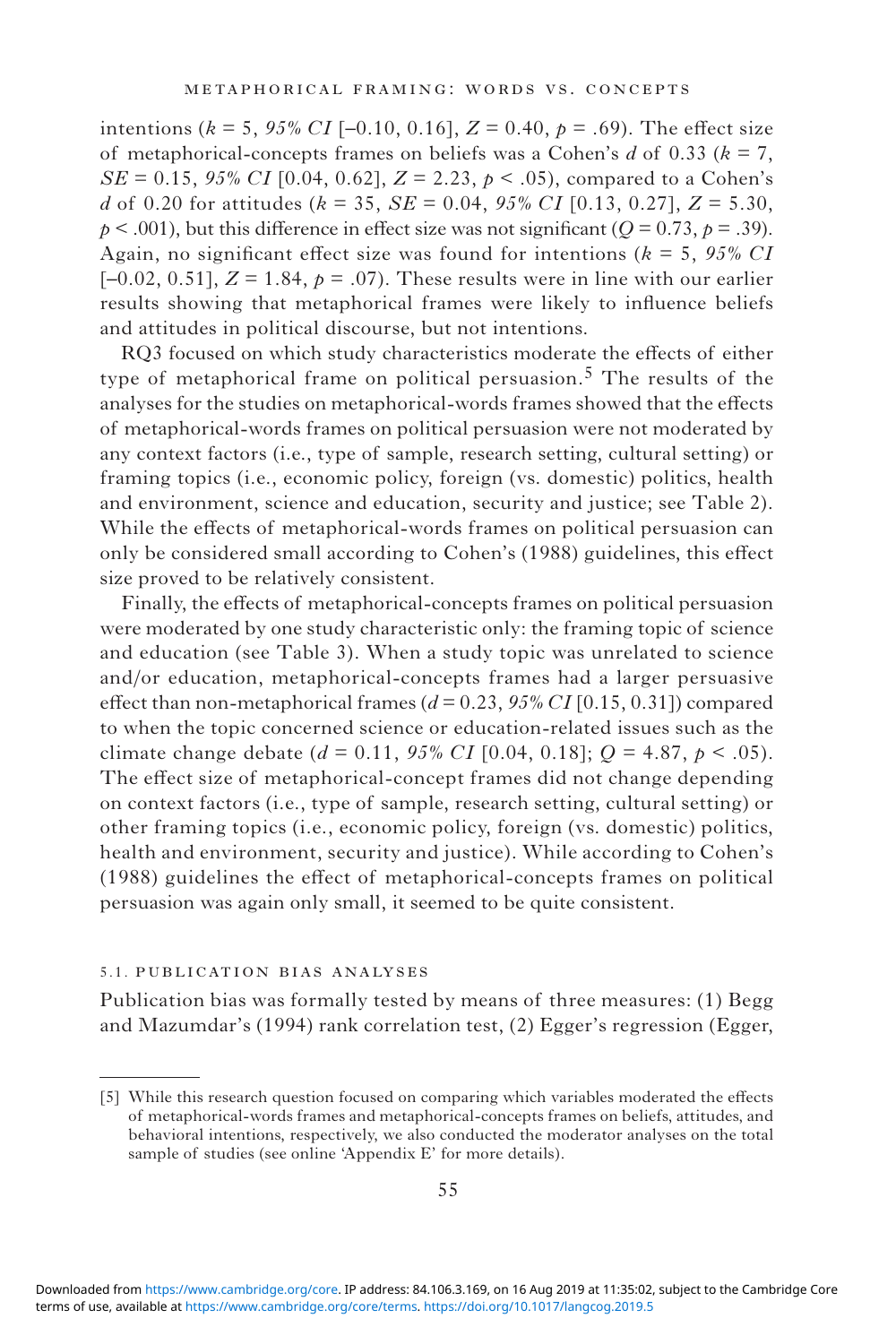| <b>Context factors</b>  | Moderator value $= 1$ (true) |           |    |                  |               | Moderator value $= 0$ (false) |           |    |                  |               |      |
|-------------------------|------------------------------|-----------|----|------------------|---------------|-------------------------------|-----------|----|------------------|---------------|------|
|                         | d                            | <b>SE</b> | k  | N                | 95% CI        | d                             | <b>SE</b> | k  | $\boldsymbol{N}$ | 95% CI        | Q    |
| Population-based sample | 0.05                         | 0.02      | 38 | 17.046           | 0.01, 0.08    | 0.02                          | 0.02      | 17 | 3.070            | $-0.03, 0.06$ | 1.07 |
| Online research setting | 0.04                         | 0.02      | 47 | 18.501           | 0.01, 0.07    | 0.01                          | 0.04      | 8  | 1.615            | $-0.06, 0.08$ | 0.55 |
| <b>United States</b>    | 0.04                         | 0.02      | 39 | 14,696           | 0.01, 0.07    | 0.04                          | 0.03      | 16 | 5,420            | $-0.03, 0.09$ | 0.01 |
| Framing topics          | d                            | SE        | k  | $\boldsymbol{N}$ | 95% CI        | d                             | SE        | k  | $\boldsymbol{N}$ | 95% CI        | Q    |
| Economic policy         | 0.02                         | 0.02      | 17 | 7.690            | $-0.02, 0.07$ | 0.05                          | 0.02      | 38 | 12.426           | 0.01, 0.08    | 0.55 |
| Foreign politics        | 0.03                         | 0.02      | 15 | 5.996            | $-0.01, 0.07$ | 0.04                          | 0.02      | 40 | 14.120           | 0.01, 0.08    | 0.26 |
| Health and environment  | 0.02                         | 0.02      | 18 | 7.368            | $-0.02, 0.06$ | 0.05                          | 0.02      | 37 | 12.748           | 0.01, 0.09    | 0.84 |
| Science and education   | 0.02                         | 0.03      | 12 | 3,142            | $-0.03, 0.07$ | 0.04                          | 0.02      | 43 | 16.974           | 0.01, 0.07    | 0.80 |
| Security and justice    | 0.07                         | 0.03      | 17 | 6.420            | 0.00, 0.13    | 0.02                          | 0.01      | 38 | 13.696           | $-0.00, 0.05$ | 1.54 |

table 2. *Moderating effects for the persuasiveness of metaphorical-words framing (vs. non-metaphorical framing)*

NOTES:  $d = \text{Cohen's } d$ ;  $k = \text{number of studies}$ ;  $N = \text{number of observations}$ ;  $Q = \text{chi-square statistic for moderators}$ ;  $* p < .05$ ;  $** p < .01$ .

56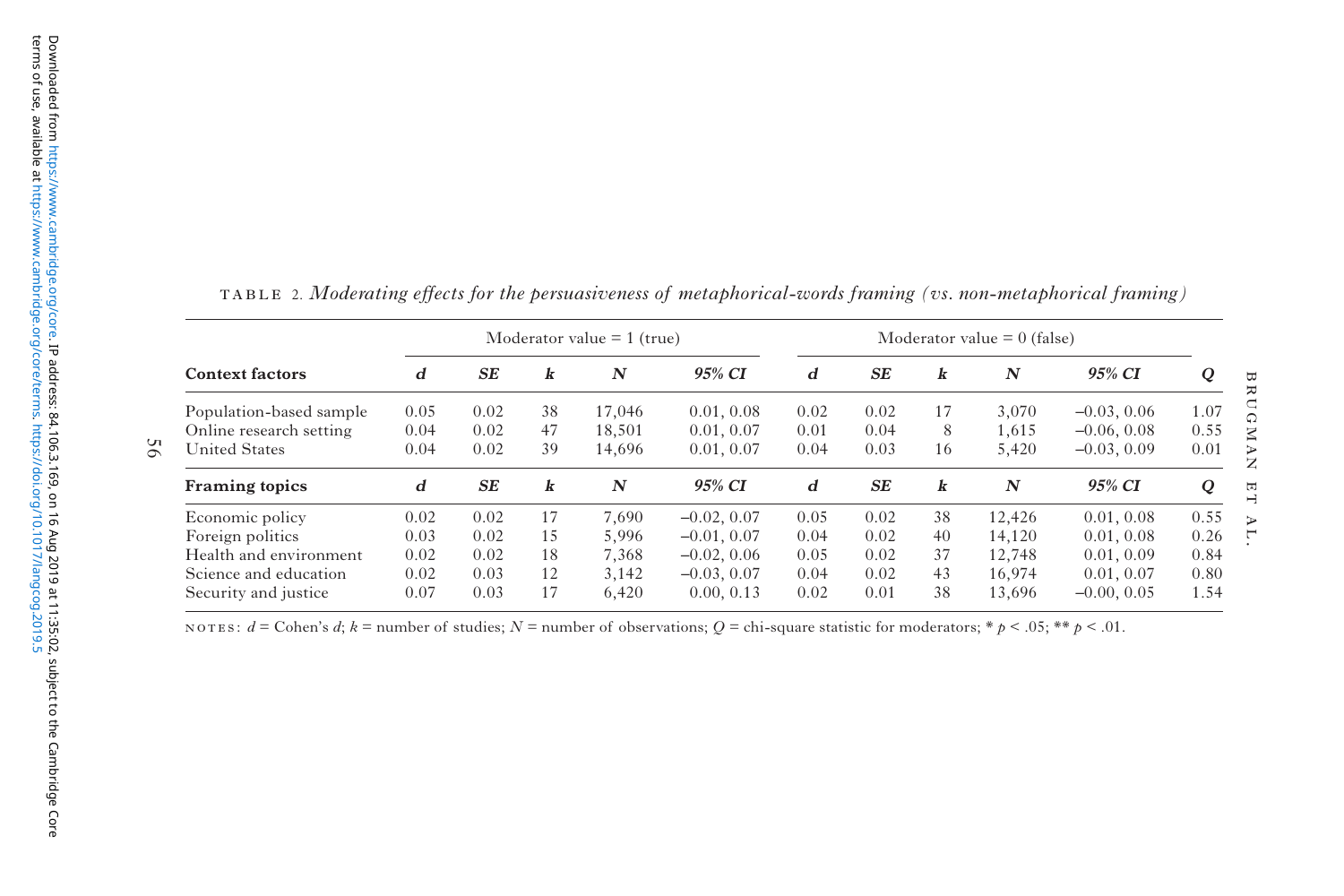| i<br>ı<br>ł<br>t<br>İ<br>ł<br>ı<br>;<br>ŀ<br>Ï<br>ı<br>ŀ<br>l<br>$\overline{\mathcal{L}}$<br>)<br>ŀ<br>j<br>þ<br>ı<br>¢<br>ì<br>;<br>t<br>ľ |
|---------------------------------------------------------------------------------------------------------------------------------------------|
| ŀ<br>Ę<br>ŀ<br>J<br>ï<br>ļ<br>b<br>T TAT<br>ľ<br>I<br>ï<br>ł<br>G<br>١                                                                      |
| ľ<br>ı<br>ť<br>Ć<br>١<br>$\frac{1}{2}$<br>ľ<br>j<br>)<br>ł<br>ś<br>ŧ<br>S                                                                   |
| ¢<br>ì<br>$\overline{\phantom{a}}$<br>I<br>k<br>ı<br>4<br>Ó<br>ì<br>Ì<br>I<br>ī<br>j<br>J<br>ž                                              |

| <b>Context factors</b>  | Moderator value $= 1$ (true) |           |    |                  |            | Moderator value $= 0$ (false) |      |    |        |               |       |
|-------------------------|------------------------------|-----------|----|------------------|------------|-------------------------------|------|----|--------|---------------|-------|
|                         | d                            | <b>SE</b> | k  | $\boldsymbol{N}$ | 95% CI     | d                             | SE   | k  | N      | 95% CI        | Q     |
| Population-based sample | 0.20                         | 0.04      | 22 | 10,365           | 0.12, 0.28 | 0.23                          | 0.07 | 14 | 4,302  | 0.09, 0.38    | 0.17  |
| Online research setting | 0.23                         | 0.04      | 30 | 14.012           | 0.15, 0.30 | 0.14                          | 0.12 | 6  | 655    | $-0.11, 0.38$ | 0.46  |
| <b>United States</b>    | 0.19                         | 0.05      | 21 | 10,432           | 0.10, 0.28 | 0.25                          | 0.06 | 15 | 4,235  | 0.14, 0.37    | 0.63  |
| <b>Framing topics</b>   | d                            | <b>SE</b> | k  | N                | 95% CI     | d                             | SE   | k  | N      | 95% CI        | Q     |
| Economic policy         | 0.21                         | 0.06      | 14 | 7.539            | 0.09, 0.33 | 0.22                          | 0.05 | 22 | 7,128  | 0.13, 0.31    | 0.03  |
| Foreign politics        | 0.18                         | 0.05      | 13 | 4.023            | 0.08, 0.29 | 0.23                          | 0.05 | 23 | 10.635 | 0.14, 0.32    | 0.48  |
| Health and environment  | 0.19                         | 0.06      | 15 | 4.864            | 0.08, 0.30 | 0.24                          | 0.05 | 21 | 9.803  | 0.14, 0.33    | 0.46  |
| Science and education   | 0.11                         | 0.03      | 6  | 2.043            | 0.04, 0.18 | 0.23                          | 0.04 | 30 | 12.624 | 0.15, 0.31    | 4.87* |
| Security and justice    | 0.17                         | 0.06      | 13 | 4.921            | 0.06, 0.28 | 0.24                          | 0.05 | 23 | 9.746  | 0.15, 0.34    | 0.99  |

table 3. *Moderating effects for the persuasiveness of metaphorical-concepts framing (vs. non-metaphorical framing)*

NOTES:  $d = \text{Cohen's } d$ ;  $k = \text{number of studies}$ ;  $N = \text{number of observations}$ ;  $Q = \text{chi-square statistic for moderators}$ ;  $* p < .05$ ;  $** p < .01$ .

57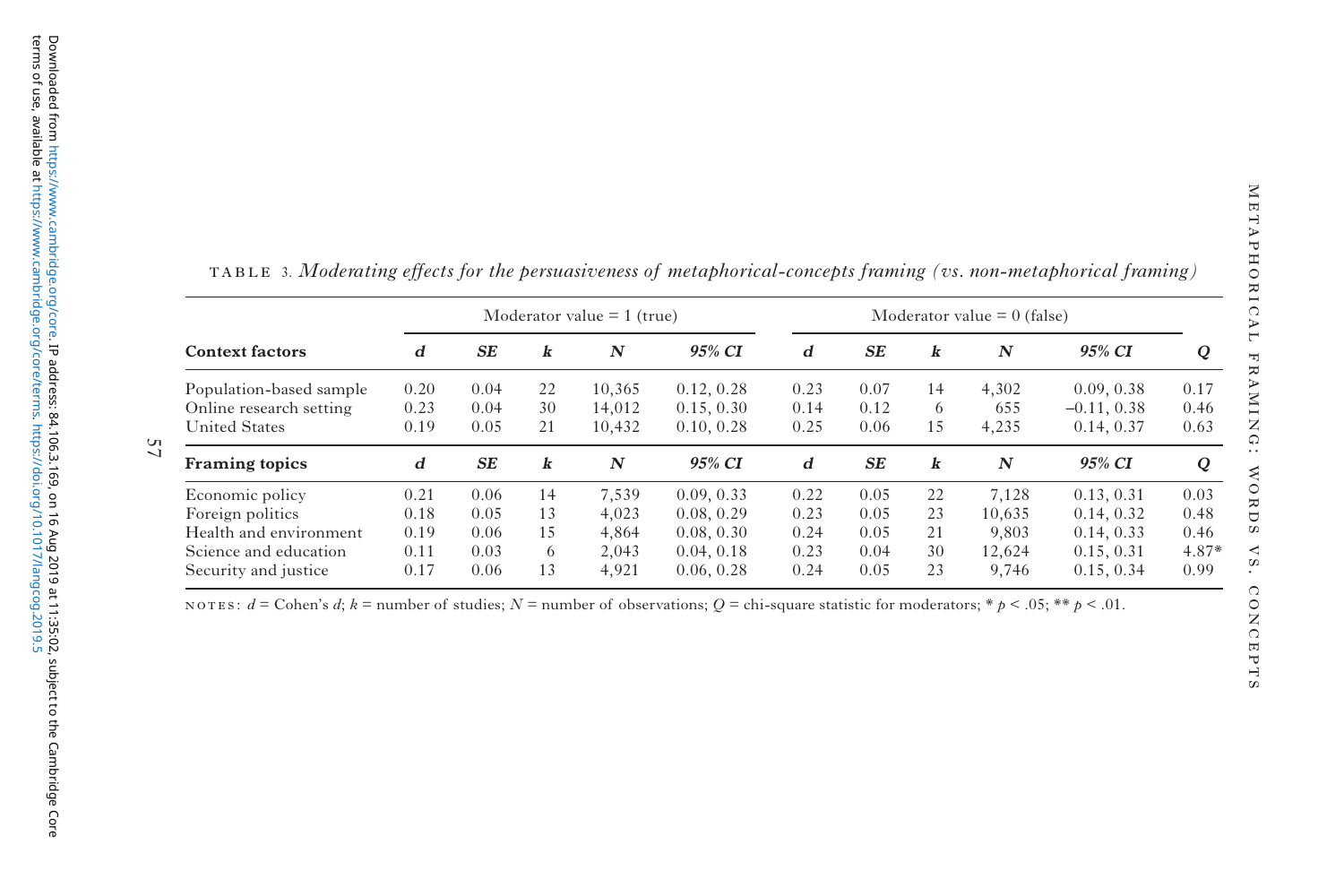Smith, Schneider, & Minder, 1997), and (3) trim and fill analysis (Duval & Tweedie, 2000). Both the Begg and Mazumdar rank correlation test and Egger's regression report whether there is a linear association between sample size and effect size. Publication bias could be present when smaller studies are more likely to be published when they have larger than average effect sizes. This is the case because studies with larger than average effects are more likely to meet the criterion for statistical significance. The trim and fill analysis reports funnel plot asymmetries and estimates how many studies may be missing from the meta-analysis to adjust for publication bias.

The Begg and Mazumdar rank correlation test indicated that sample size and effect size were indeed related (*Kendall's tau* = 0.23,  $z = 3.17$ ,  $p < .01$ ). Similarly, Egger's regression showed that the relationship between sample size and effect size was significant  $(b = 1.26, SE = 0.36, 95\% CI$  [0.54, 1.98],  $t(89) = 3.48$ ,  $p < .001$ ). However, the trim and fill analysis found only one potentially missing study on the left side of the funnel plot. This is a study that would have found negative and/or non-significant results. When this unpublished file drawer study would have been present in the dataset, the trim and fill analysis estimated that the Cohen's *d* would not change and would remain at the value of 0.11 (*95% CI* [0.07, 0.14]).

We also included whether or not a study was published in a journal article as a moderator in the meta-analysis. The results showed that this variable potentially moderated metaphorical-framing effects in political discourse. Effect sizes were larger when studies were published in a journal  $(d = 0.13, SE = 0.02, k = 68, N = 28,584, 95% CI [0.09, 0.17])$  than when they were published in another publication outlet  $(d = 0.05, SE = 0.04,$  $k = 23$ ,  $N = 6,199, 95\% \text{ CI}$  [-0.03, 0.12]). However, this difference was only marginally significant ( $Q = 3.37$ ,  $p = .07$ ). We also found a marginally significant moderating effect of publication year ( $\beta$  = –0.01, *SE* = 0.00,  $p = .09$ ), indicating that effect sizes may have decreased slightly over time.

An additional way to assess publication bias is to examine how scholars deal with pressures to publish. One type of questionable research practice that is often considered a consequence of publication bias is p-hacking; the phenomenon in which some scholars "play" with their data until they find the desired effects (e.g., by selectively excluding outliers; Simonsohn, Nelson, & Simmons, 2014). We conducted a p-curve analysis to determine the evidential value of the studies included in our meta-analysis. When a p-curve is skewed to the left, this typically indicates p-hacking because most p-values are high rather than low. Our p-curve was clearly skewed to the right  $(Z = -12.29$ ,  $p < .0001$ ) (see online 'Appendix F' for the p-curve figure). This means that no evidence was found for the presence of p-hacking in experiments on

terms of use, available at [https://www.cambridge.org/core/terms.](https://www.cambridge.org/core/terms) <https://doi.org/10.1017/langcog.2019.5> Downloaded from [https://www.cambridge.org/core.](https://www.cambridge.org/core) IP address: 84.106.3.169, on 16 Aug 2019 at 11:35:02, subject to the Cambridge Core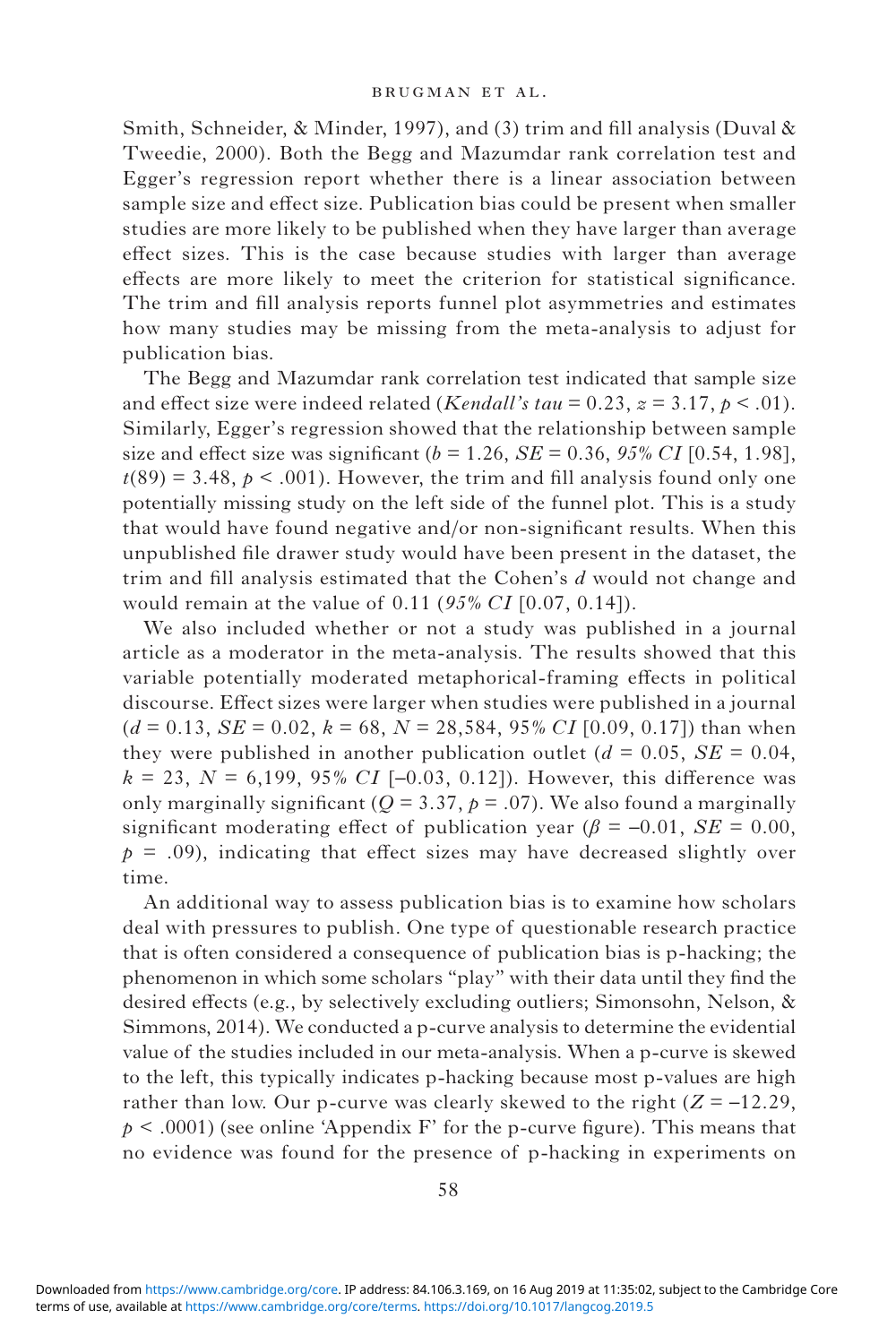metaphorical framing in political discourse. Overall, the publication bias analyses produced mixed results, but in the end suggest that publication bias could have somewhat influenced the outcomes of this meta-analysis.

# **6. Conclusion and discussion**

The findings of this meta-analysis show that metaphorical frames are more persuasive than non-metaphorical frames in political discourse, irrespective of the specific frame type (RQ1). We found an overall Cohen's *d* of 0.11 for both types of metaphorical frames combined, with the largest effects found on beliefs ( $d = 0.29$ ), followed by attitudes ( $d = 0.10$ ), and no effects on intentions  $(d = n.s.)$ . The results also revealed a difference in effect size depending on the level of analysis (RQ2). Compared to non-metaphorical frames, metaphorical-concepts frames were found to promote over five times more political persuasion ( $d = 0.22$ ) than metaphorical-words frames ( $d = 0.04$ ). Only one study characteristic was found to serve as a moderator, and only for metaphorical-concepts frames (RQ3). The effects of metaphorical-concepts frames versus non-metaphorical frames were about twice as large when the framing topic was related to economic policy, foreign (vs. domestic) politics, health and environment, and security and justice (*d* = 0.23) than science and education  $(d=0.11)$ . Metaphorical frames thus produce relatively consistent effects on beliefs and attitudes.

### 6.1. theoretical implications

These findings have three major implications. First, our meta-analysis demonstrates that studying metaphorical framing at both levels of analysis is necessary to advance metaphor research because its outcomes suggests that metaphors can influence individuals' reasoning through words as well as concepts. Accordingly, studies on both types of metaphorical frames seem to provide support for important metaphor theories like conceptual metaphor theory (Lakoff & Johnson, 1980) and the theory of moral reasoning (Lakoff, 2002), which propose that the use of metaphors is one of the most fundamental forms of reasoning. Although in different degrees, both types of metaphorical frames have been shown to be more persuasive than nonmetaphorical frames in political discourse.

Second, the effect sizes found in this study challenge popular claims made about the effects of metaphors in political discourse such as "home runs of persuasion" (Thibodeau, 2016, p. 53). We found only a statistically small effect size of the effects of metaphorical frames compared to non-metaphorical frames on beliefs and attitudes. Moreover, while these claims tend to refer to the effects of linguistic metaphors on individuals' attitudes and behavior, the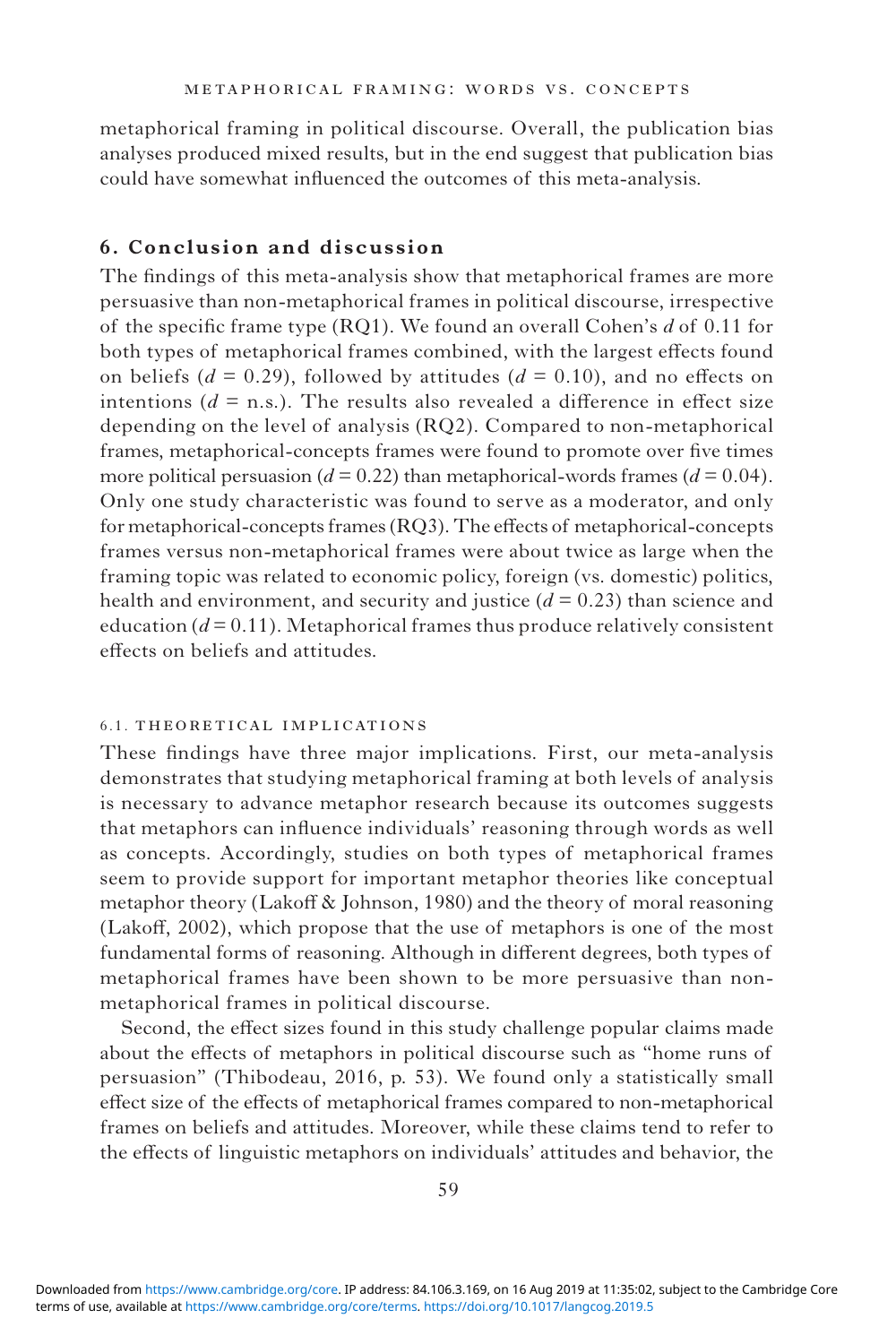findings of our study demonstrate an even smaller effect size for metaphoricalwords frames than for metaphorical-concepts frames. This means that scholars should be careful not to overestimate the persuasiveness of metaphors. However, we would also like to emphasize that small effect sizes found in artificial research settings could still have substantial effects in real life. For instance, in certain political systems, receiving only a few more election votes can decide who becomes the country's leader. In the right time and place, the right metaphor may make a difference nonetheless.

The difference in effect size between metaphorical-words frames and metaphorical-concepts frames can be explained by looking more closely at the stimulus texts used in both types of studies. In studies on metaphoricalwords framing, the framing manipulations consist only of variations in a small number of words. By contrast, the framing manipulations in studies on metaphorical-concepts framing are more generally driven by the comparison between source and target domains. While metaphorical-words frames are expressed only by a certain number of metaphorical expressions that may promote metaphorical reasoning, metaphorical-concepts frames actually represent a metaphorical understanding of a particular topic as a whole. As a result, metaphors may constitute bigger building blocks of metaphoricalconcepts frames. This could also explain why metaphorical-concepts frames seem to promote more metaphorical reasoning than metaphorical-words frames.

We would like to point out three reservations with regard to this second implication. First, the fact that we only looked at metaphorical framing in political discourse may have influenced our findings. Since patterns of metaphor usage differ across discourse domains (Steen, Dorst, Herrmann, Kaal, & Krennmayr, 2010), and political discourse is an inherently metaphorical domain (Lakoff, 2002), many metaphors presented in the metaphoricalframing studies may already play an important role in how individuals reason about politics. Yet, attention to metaphors as metaphors is by some scholars considered to be a necessary condition for metaphors to impact attitudes and behavior (Steen, 2017). Thus, metaphors may have larger effects only when they provide new ways of reasoning about a topic.

Second, we included only experimental studies using textual manipulations of metaphorical frames, while different modes of presentation could guide frame processing in different ways (Geise & Baden, 2014). For instance, a large body of experimental studies on the embodiment of conceptual metaphors such as AFFECTION IS HEAT (Williams & Bargh, 2008), IMPORTANCE IS WEIGHT, (Chandler, Reinhard, & Schwarz, 2012), and MORALITY IS cleanliness (Lee & Schwarz, 2010) has demonstrated that conceptual metaphors may also be grounded in experience. We therefore recommend that future research extends this meta-analysis on previous research of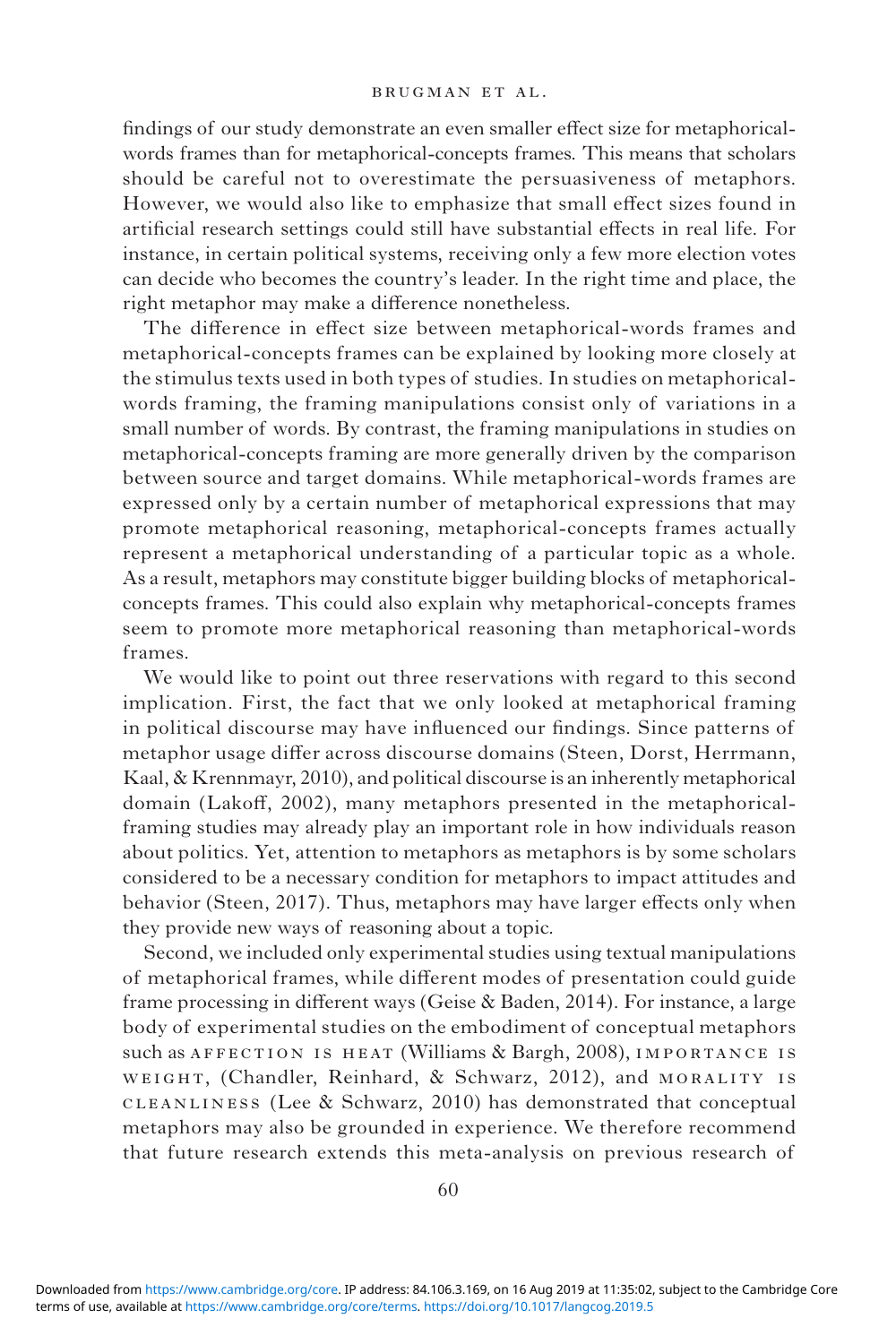metaphorical-framing effects to other discourse domains and other modes of presentation such as the sensory-motor modality to evaluate the generalizability of the findings of this specific study to metaphor research.

Finally, the third implication of the findings of this meta-analysis is that future research on the effects of metaphorical frames should more explicitly distinguish between different types of dependent variables. In line with theories such as the theory of planned behavior (Ajzen, 1991) that predict that some variables are easier to influence than others, we found a difference in persuasiveness of metaphorical-words frames depending on dependentvariable type. The effects on beliefs were larger than on attitudes, and no effects on behavioral intentions were found. Given this difference, future research should further explore how the persuasiveness of metaphorical frames can differ between subtypes of dependent variables. For instance, the theory of planned behavior distinguishes between three types of beliefs: (1) behavioral beliefs: perceptions about what constitutes the behavior of interest; (2) normative beliefs: perceptions about the opinions of significant others regarding the behavior of interest; and (3) control beliefs: perceptions about factors that may help or hinder individuals' ability to engage in or refrain from specific behavior (Ajzen, 2002). Metaphor research would benefit from a more comprehensive analysis of which particular aspects of individuals' reasoning are most likely to be influenced by metaphorical frames.

### 6.2. study limitations

This study's limitations are closely connected to the known limitations of the method of meta-analysis. The first limitation is the comparability of studies. Because the studies that were synthesized in this meta-analysis differed in their research aims and designs, effect sizes were not homogenous (which is not uncommon for meta-analyses; Borenstein et al., 2011). This means that the patterns of effects that were found were not completely consistent, which may reduce the generalizability of findings. However, we have mitigated this issue as much as possible by applying a randomeffects models to the data, by conducting moderator analyses of relevant study characteristics, and by reporting the outcomes of the meta-analysis for the two types of metaphorical framing studies separately. In this way, we demonstrate that the findings of this meta-analysis are still sufficiently consistent across study types.

The second limitation is that the results of this study may have been influenced by publication bias. We used three measures to formally assess publication bias in our sample. Even though we included studies from a wide range of academic outlets, including doctoral dissertations and conference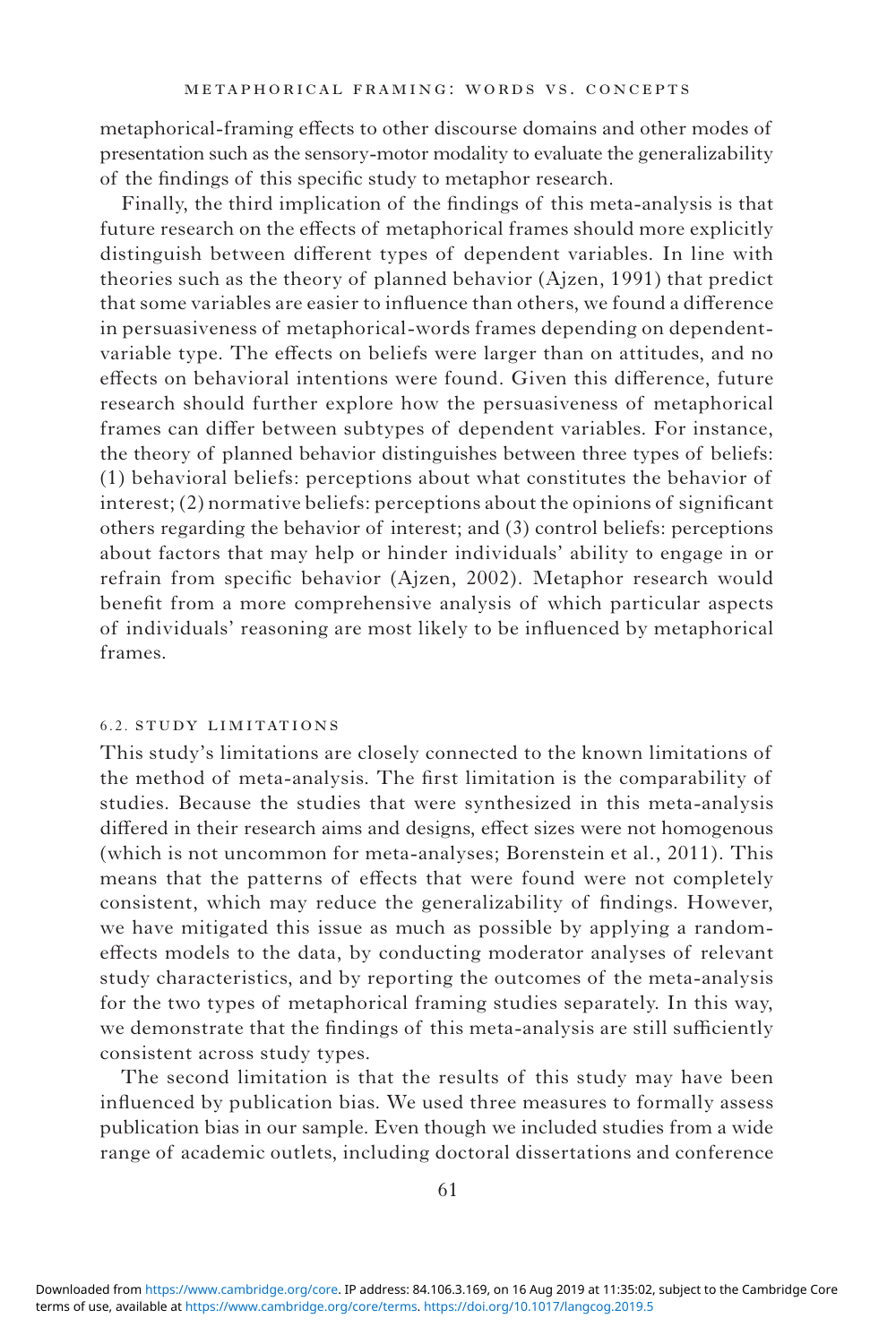papers, two of the three measures indicated that publication bias may have threatened the conclusions drawn from this meta-analysis. Furthermore, effects were potentially larger when studies were published in a journal compared to other publication outlets. For this reason, the effects of metaphorical frames on political persuasion could in reality be smaller than we have demonstrated in this paper.

The third limitation of this meta-analysis is that we were able to distinguish between only three categories of dependent variables: beliefs, attitudes, and behavioral intentions. This means that relatively diverse sets of dependent variables were coded as belonging to the same conceptual categories, which could account for some of the observed heterogeneity across studies. However, effect sizes could not be computed per specific type of dependent variables (e.g., political cynicism, policy preference) because they were not measured often enough in the original publications for each type of metaphorical frame. We therefore instead classified dependent variables bases on conceptual similarity.

Even though these limitations warrant some caution in the interpretation of the study's findings, they do not undermine the theoretical and empirical value of this meta-analysis. It is important to conduct meta-analyses because they help scholars build a cumulative base of knowledge (Cumming, 2014). This specific meta-analysis incorporated studies from a wide range of publication outlets from a diverse set of disciplines that would otherwise be rarely brought together (e.g., linguistics, communication science, political science, psychology). This study therefore offered a unique opportunity to critically evaluate and rigorously reinterpret previous research on the topic of metaphorical framing in political discourse.

In sum, the purpose of this study was to evaluate whether the presence and size of metaphorical-framing effects on political persuasion depend on the choice of level of analysis. This paper presents evidence supporting the importance of taking both the level of words and the level of concepts into account when studying metaphorical framing. With a focus on concepts rather than words, studies on metaphorical-concepts frames yielded larger effects than studies on metaphorical-words frames, suggesting that each level of analysis provides its own insights when experimentally testing the premises of important metaphor theories such as conceptual metaphor theory (Lakoff & Johnson, 1980) and the theory of moral reasoning (Lakoff, 2002). In line with previous research that brought together approaches on metaphor and framing (e.g., Burgers et al., 2016; Semino et al., 2018), we therefore argue that the two levels of analysis need to be considered complementary. Accordingly, we urge scholars in this field to more explicitly describe and justify the approach on which their research is based.

terms of use, available at [https://www.cambridge.org/core/terms.](https://www.cambridge.org/core/terms) <https://doi.org/10.1017/langcog.2019.5> Downloaded from [https://www.cambridge.org/core.](https://www.cambridge.org/core) IP address: 84.106.3.169, on 16 Aug 2019 at 11:35:02, subject to the Cambridge Core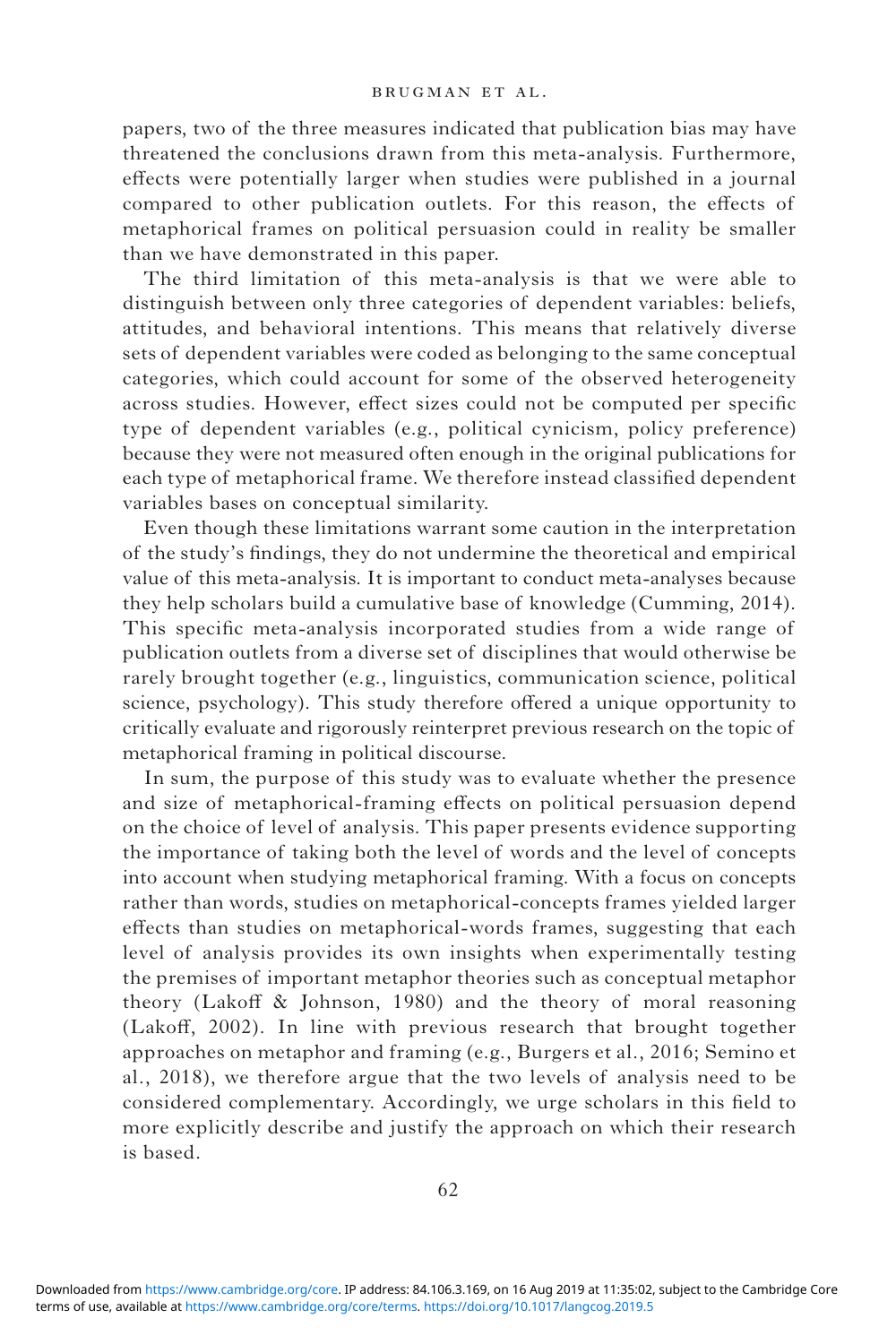#### references

References included in the meta-analysis are preceded by an asterisk (\*).

- Aalberg, T., Strömbäck, J., & de Vreese, C. H. (2012). The framing of politics as strategy and game: a review of concepts, operationalizations and key findings. *Journalism*, **13**(2), 162–178.
- \*Abbarno, A. J., & Zapryanova, G. M. (2013). Indirect effects of Eurosceptic messages on citizen attitudes toward domestic politics. *JCMS: Journal of Common Market Studies*, **51**(4), 581–597.
- Ahrens, K. (2011). Examining conceptual worldviews though lexical frequency patterns: a case study of U.S. presidential speeches. In S. Handl & H. Schmid (Eds.), *Windows to the mind: metaphor, metonymy and conceptual blending* (pp. 167–184). Berlin: De Gruyter Mouton.
- Ajzen, I. (1991). The theory of planned behavior. *Organizational Behavior and Human Decision Processes*, **50**(2), 179–211.
- Ajzen, I. (2002). Perceived behavioral control, self-efficacy, locus of control, and the theory of planned behavior. *Journal of Applied Social Psychology*, **32**(4), 665–683.
- Bechtel, M. M., Hainmueller, J., Hangartner, D., & Helbling, M. (2015). Reality bites: the limits of framing effects for salient and contested policy issues. *Political Science Research and Methods*, **3**(3), 683–695.
- Begg, C. B., & Mazumdar, M. (1994). Operating characteristics of a rank correlation test for publication bias. *Biometrics*, **50**(4), 1088–1101.
- Borenstein, M., Hedges, L. V., Higgins, J. P. T., & Rothstein, H. R. (2011). *Introduction to meta-analysis*. Chichester: Wiley.
- Brugman, B. C., & Burgers, C. (2018). Political framing across disciplines: evidence from 21st century framing experiments. *Research & Politics*, **5**(2), 1–7.
- Brugman, B. C., Burgers, C., & Steen, G. J. (2017). Recategorizing political frames: a systematic review of metaphorical framing in experiments on political communication. *Annals of the International Communication Association*, **41**(2), 181–197.
- Burgers, C., Konijn, E. A., & Steen, G. J. (2016). Figurative framing: shaping public discourse through metaphor, hyperbole and irony. *Communication Theory*, **26**(4), 410–430.
- Chandler, J. J., Reinhard, D., & Schwarz, N. (2012). To judge a book by its weight you need to know its content: knowledge moderates the use of embodied cues. *Journal of Experimental Social Psychology*, **48**(4), 948–952.
- Charteris-Black, J. (2011). *Politicians and rhetoric: the persuasive power of metaphor* (2nd ed.). London: Palgrave Macmillan.
- \*Chong, D., & Druckman, J. N. (2007). Framing public opinion in competitive democracies. *American Political Science Review*, **101**(4), 637–655.
- Cienki, A. (2005). Metaphor in the 'strict father' and 'nurturant parent' cognitive models: theoretical issues raised in an empirical study. *Cognitive Linguistics*, **16**(2), 279–312.
- Clifford, S., Jewell, R. M., & Waggoner, P. D. (2015). Are samples drawn from Mechanical Turk valid for research on political ideology? *Research & Politics*, **2**(4), 1–9.
- Cohen, J. (1988). *Statistical power analysis for the behavioral sciences* (2nd ed.). Hillsdale, NJ: Erlbaum.
- \*Corner, A., & Pidgeon, N. (2015). Like artificial trees? The effect of framing by natural analogy on public perceptions of geoengineering. *Climatic Change*, **130**(3), 425–438.
- Cumming, G. (2014). The new statistics: why and how. *Psychological Science*, **25**(1), 7–29.
- \*D'Angelo, P., & Lombard, M. (2008). The power of the press: the effects of press frames in political campaign news on media perceptions. *Atlantic Journal of Communication*, **16**(1), 1–32.
- Druckman, J. N., & Kam, C. D. (2010). Students as experimental participants: a defense of the 'narrow data base'. In J. N. Druckman, D. P. Green, J. H. Kuklinski, & A. Lupia (Eds.), *Handbook of experimental political science* (pp. 41–57). New York: Cambridge University Press.
- Duval, S., & Tweedie, R. (2000). Trim and fill: a simple funnel-plot-based method of testing and adjusting for publication bias in meta-analysis. *Biometrics*, **56**(2), 455–463.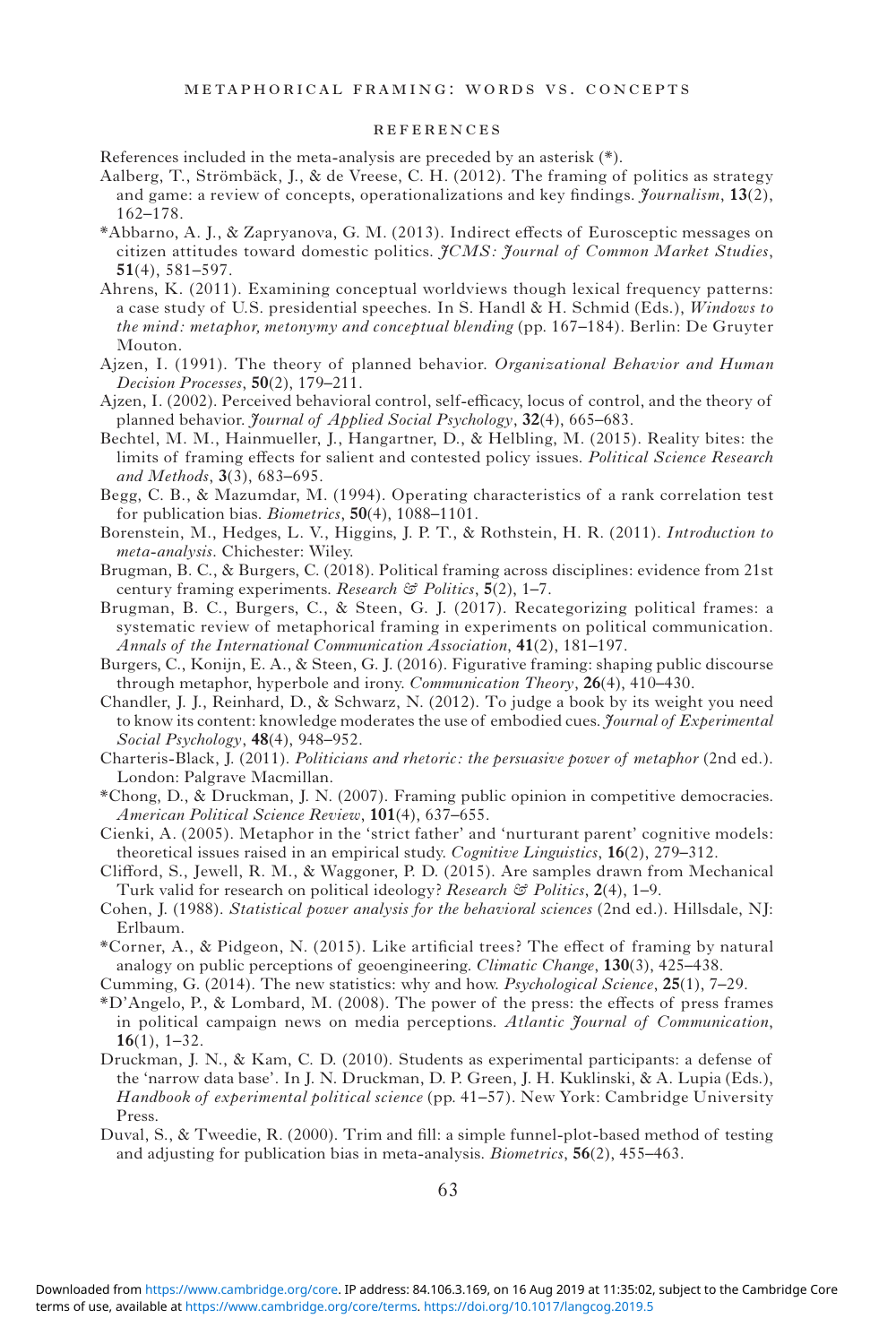- Egger, M., Smith, G. D., Schneider, M., & Minder, C. (1997). Bias in meta-analysis detected by a simple, graphical test. *British Medical Journal*, **315**(7109), 629–634.
- Entman, R. M. (1993). Framing: toward clarification of a fractured paradigm. *Journal of Communication*, **43**(4), 51–58.
- Geise, S., & Baden, C. (2014). Putting the image back into the frame: modeling the linkage between visual communication and frame-processing theory. *Communication Theory*, **25**(1), 46–69.
- Holman, M. R. (2016). Gender, political rhetoric, and moral metaphors in state of the city addresses. *Urban Affairs Review*, **52**(4), 501–530.
- \*Joris, W. (2016). *De Eurocrisis in het nieuws: Een frameanalyse van de verslaggeving in Europese kranten en een effectenstudie van metaforische frames* [*The Eurocrisis in the news: a frame analysis of the news coverage in European newspapers and an effect study of metaphorical frames*]. Unpublished doctoral dissertation, Katholieke Universiteit Leuven.
- \*Kalmoe, N. P. (2014). Fueling the fire: violent metaphors, trait aggression, and support for political violence. *Political Communication*, **31**(4), 545–563.
- Krennmayr, T. (2013). Top-down versus bottom-up approaches to the identification of metaphor in discourse. *Metaphorik.de*, **24**, 7–36.
- Lakoff, G. (2002). *Moral politics: how liberals and conservatives think* (2nd ed.). Chicago: Chicago University Press.
- Lakoff, G., & Johnson, M. (1980). *Metaphors we live by.* Chicago: Chicago University Press.
- \*Landau, M. J., Keefer, L. A., & Rothschild, Z. K. (2014). Epistemic motives moderate the effect of metaphoric framing on attitudes. *Journal of Experimental Social Psychology*, **53**, 125–138.
- Landis, J. R., & Koch, G. G. (1977). The measurement of observer agreement for categorical data. *Biometrics*, **33**(1), 159–174.
- Lee, S. W., & Schwarz, N. (2010). Dirty hands and dirty mouths: embodiment of the moralpurity metaphor is specific to the motor modality involved in moral transgression. *Psychological Science*, **21**(10), 1423–1425.
- Levine, T. R., Asada, K. J., & Carpenter, C. (2009). Sample sizes and effect sizes are negatively correlated in meta-analyses: evidence and implications of a publication bias against nonsignificant findings. *Communication Monographs*, **76**(3), 286–302.
- Machery, E. (2010). Explaining why experimental behavior varies across cultures: a missing step in 'The weirdest people in the world?' *Behavioral and Brain Sciences*, **33**(2/3), 101–102.
- Moses, J. F., & Gonzales, M. H. (2015). Strong candidate, nurturant candidate: moral language in presidential television advertisements. *Political Psychology*, **36**(4), 379–397.
- Ohl, J. J., Pfister, D. S., Nader, M., & Griffin, D. (2013). Lakoff's theory of moral reasoning in presidential campaign advertisements, 1952–2012. *Communication Studies*, **64**(5), 488–507.
- \*Pingree, R. J., Hill, M., & McLeod, D. M. (2013). Distinguishing effects of game framing and journalistic adjudication on cynicism and epistemic political efficacy. *Communication Research*, **40**(2), 193–214.
- Polanin, J. R., Tanner-Smith, E. E., & Hennessy, E. A. (2016). Estimating the difference between published and unpublished effect sizes: a meta-review. *Review of Educational Research*, **86**(1), 207–236.
- Renardel de Lavalette, K. Y. R., Steen, G. J., & Burgers, C. (in press). How to identify moral language in presidential speeches: a comparison between a social-psychological and a metaphorical-words framing to corpus analysis. *Corpus Linguistics and Linguistic Theory*. doi:[10.1515/cllt-2016-0007](https://doi.org/10.1515/cllt-2016-0007)
- Robins, S., & Mayer, R. E. (2000). The metaphor framing effect: metaphorical reasoning about text-based dilemmas. *Discourse Processes*, **30**(1), 57–86.
- Rothstein, H. R., Sutton, A. J., & Borenstein, M. (2005). *Publication bias in meta-analysis: prevention, assessment and adjustments*. Chichester: Wiley.
- Semino, E., Demjén, Z., & Demmen, J. (2018). An integrated approach to metaphor and framing in cognition, discourse, and practice, with an application to metaphors for cancer. *Applied Linguistics*, **39**(5), 625–645.
- Simonsohn, U., Nelson, L. D., & Simmons, J. P. (2014). P-curve: a key to the file-drawer. *Journal of Experimental Psychology: General*, **143**(2), 534–547.